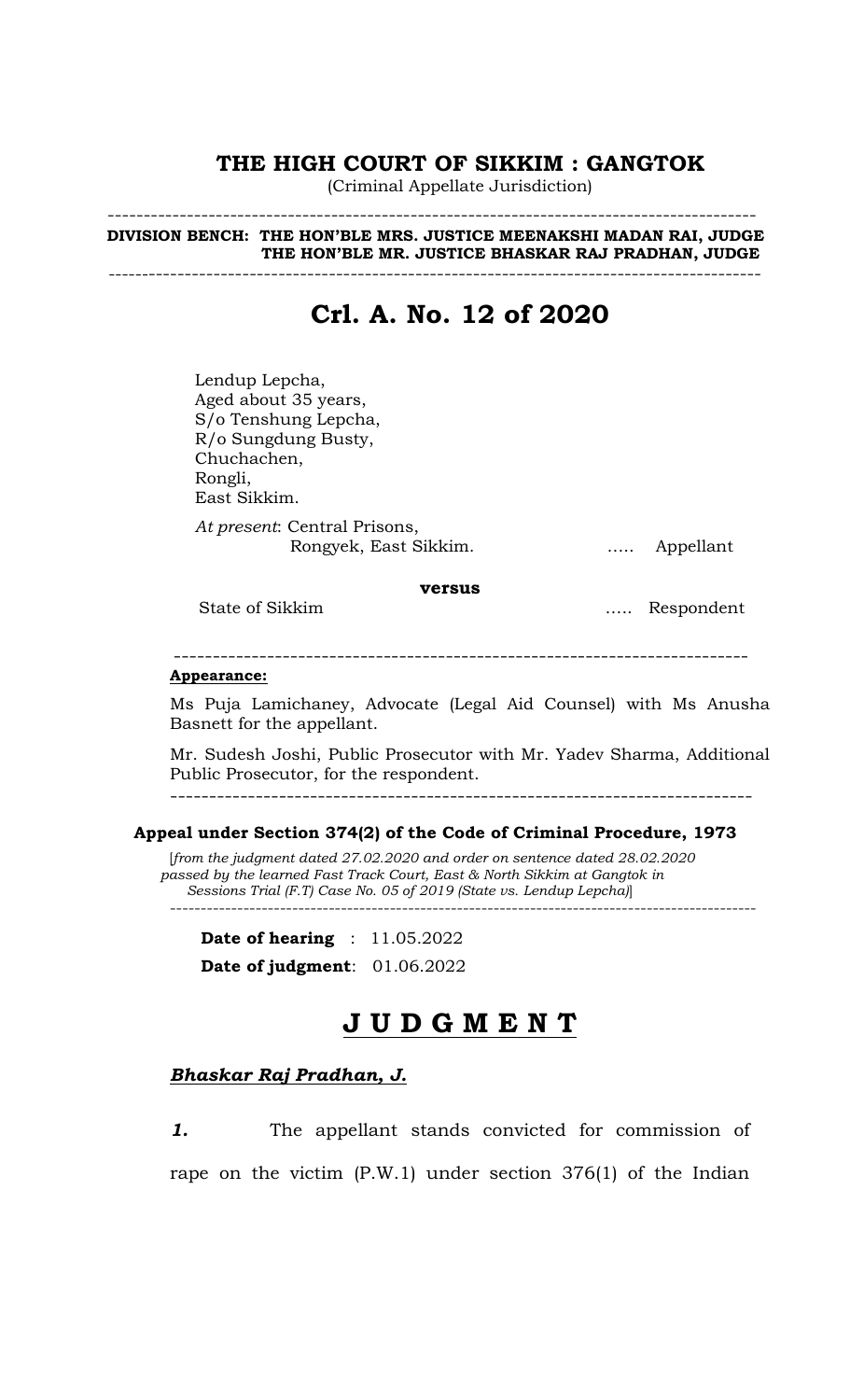Penal Code, 1860 (IPC) and sentenced to rigorous imprisonment for a term of ten years and fine of Rs.20,000/-. The fine imposed was directed to be paid as compensation to the victim. In default to pay the fine, the appellant was to undergo simple imprisonment for a period of three months. The period of imprisonment already undergone during investigation and trial was to be set off.

*2.* The impugned judgment dated 27.02.2020 and the order on sentence dated 28.02.2020, are both under challenge.

*3.* Heard Ms Puja Lamichaney, learned counsel for the appellant as well as Mr. Sudesh Joshi, learned Public Prosecutor for the State.

*4.* The learned counsel for the appellant submitted that the prosecution had failed to establish the offence of rape upon the victim beyond reasonable doubt. There are material contradictions in the statement of the victim recorded under section 164 of the Code of Criminal Procedure, 1973 (Cr.P.C.) (statement) and her deposition in court. Substantial and material improvements had been made in the deposition of the victim. More importantly, although the victim had deposed in detail about an attempt to rape by the appellant in a jungle prior to the actual incident of rape, she had not stated so before the police or the learned Judicial Magistrate while her statement was being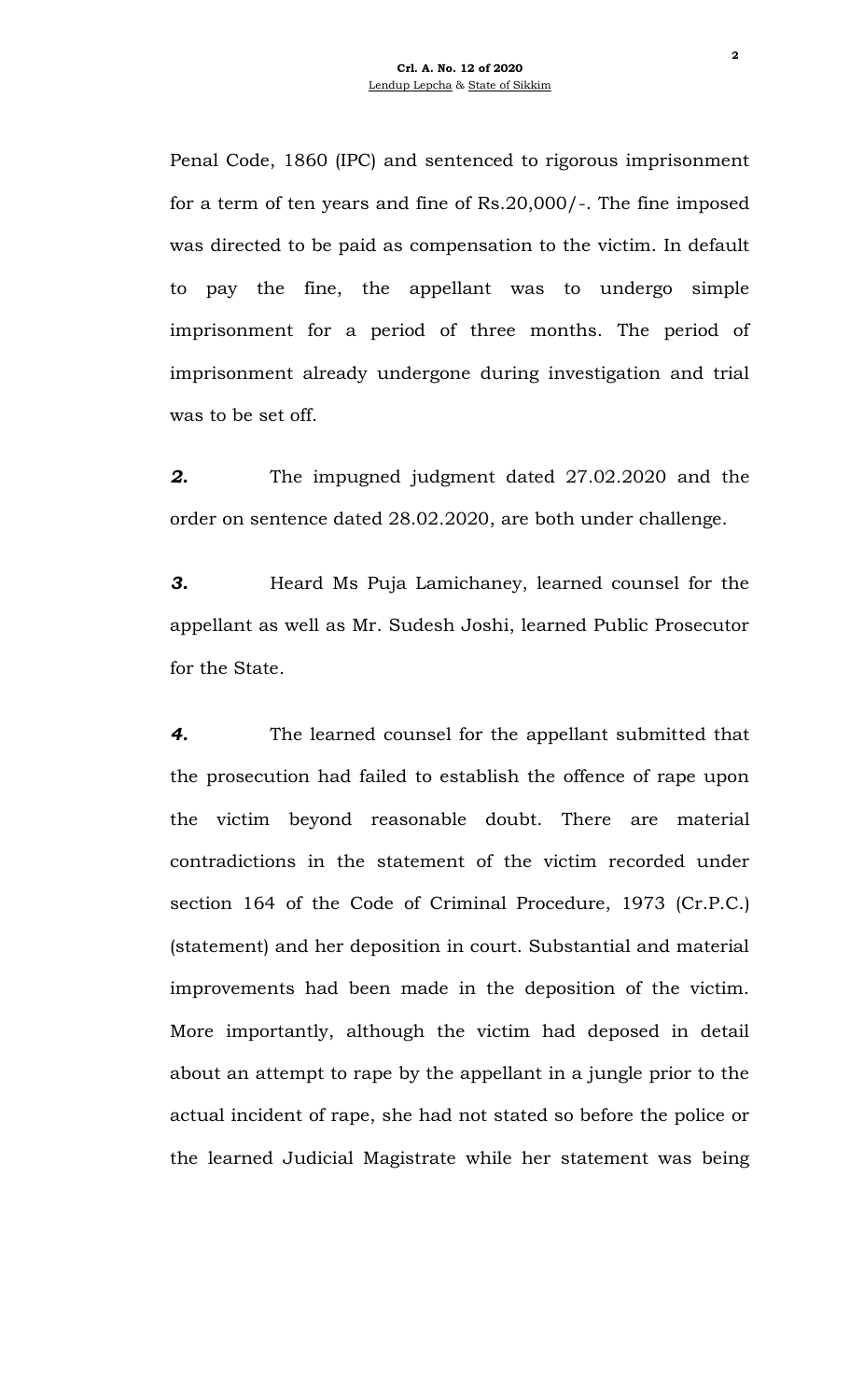recorded. The learned counsel also pointed out that the allegation of being raped by the appellant brandishing a knife to threaten her of dire consequences in her statement was also an improvement from the FIR. It was submitted that although the allegation is of violent and forceful rape upon the victim, the medical as well as forensic evidence failed to corroborate the same. It was also argued that the evidence of the victim is not consistent with how a victim would behave after an incident of rape. The learned counsel relied upon various judgments of the Supreme Court to explain to us how material contradictions must be dealt with. The judgments relied upon are *Narender Kumar vs. State (NCT of Delhi)1*, *Sadashiv Ramrao Hadbe vs. State of Maharashtra and Another2*, *Abbas Ahmad Choudhary vs. State of Assam3*, *Tameezuddin alias Tammu vs State (NCT of Delhi) <sup>4</sup>*, *Suraj vs. State of Maharashtra, Through Police Station*<sup>5</sup> and *Suchand Pal vs Phani Pal and Another6*.

*5.* In *Narender Kumar* (supra), the Supreme Court held that minor or insignificant inconsistencies, discrepancies or contradictions in the testimony of a prosecutrix is inconsequential but if her statement suffers from serious infirmities, inconsistencies and deliberate improvements on material points, no reliance can be placed thereon and the accused is entitled to benefit of doubt. In *Sadashiv Ramrao Hadbe*

 $\overline{a}$ 

<sup>1</sup> (2012) 7 SCC 171

<sup>2</sup> (2006) 10 SCC 92

<sup>3</sup> (2010) 12 SCC 115

<sup>4</sup> (2009) 15 SCC 566

<sup>5</sup> (2021) SCC online 325

<sup>6</sup> (2003) 11 SCC 527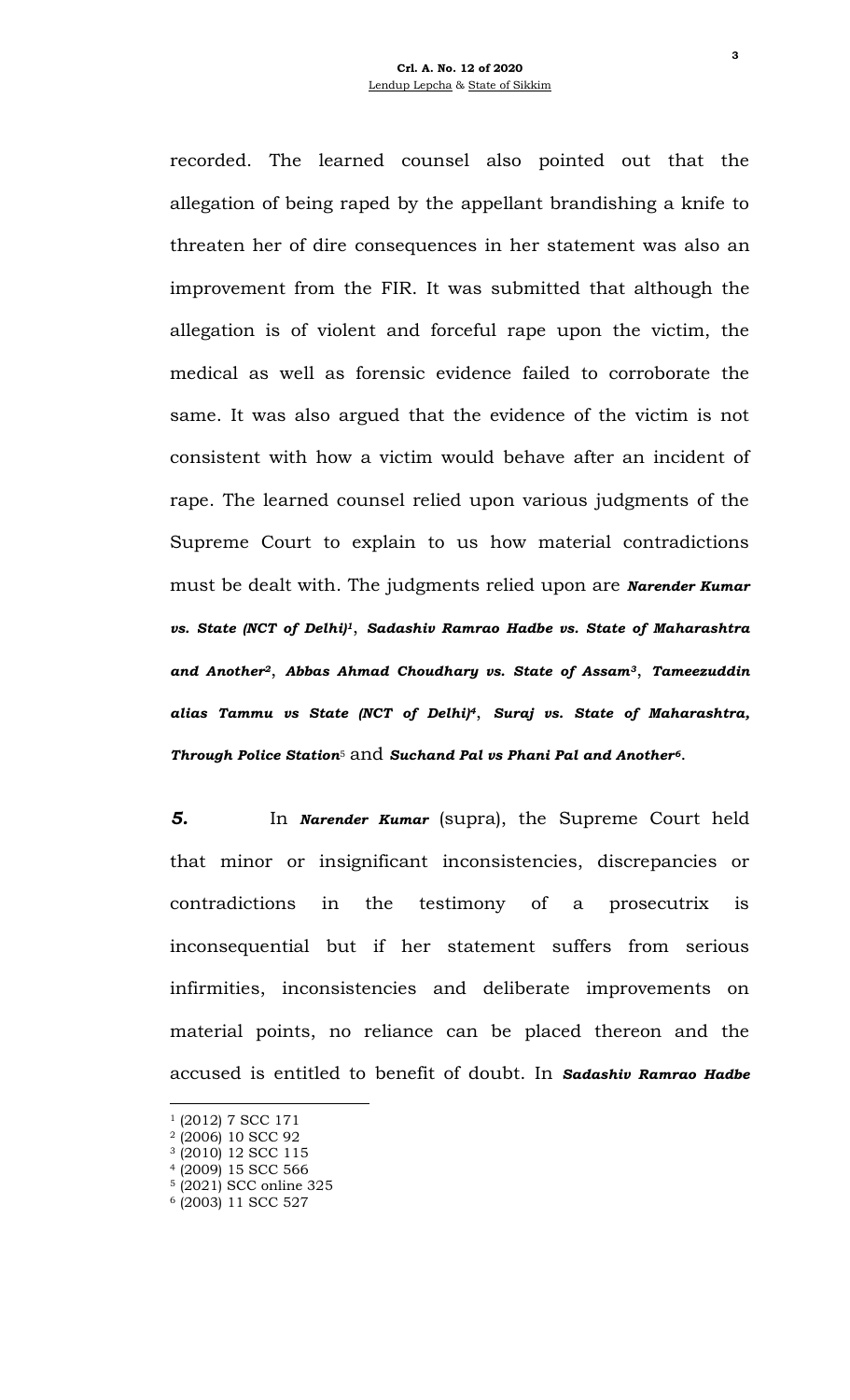(supra), the Supreme Court held that in rape cases conviction on the sole testimony of the prosecutrix is sustainable if it inspires confidence in the mind of the court. However, if the version given by the prosecutrix is unsupported by any medical evidence or the whole surrounding circumstances are highly improbable and belie the case set up by the prosecutrix, the court shall not act on the solitary evidence of the prosecutrix. In *Abbas Ahmad Choudhary* (supra), in the light of contradictions, the Supreme Court held that some doubt was created with regard to one of the accused persons involvement and decided to give benefit of doubt to him. In *Tameezuddin alias Tammu* (supra), the Supreme Court reversed the conviction of the appellant for rape doubting the evidence of the prosecutrix and finding it essential to seek for corroboration. It was held that evidence of prosecutrix must be given predominant consideration, but to hold that this evidence has to be accepted even if the story is improbable and belies logic, would be doing violence to the very principle which governs appreciation of evidence in a criminal matter. In *Suchand Pal* (supra), the Supreme Court reiterated the well settled principles that if two views are possible, one which favours the accused should be preferred and the prosecution must substantially prove its case, it cannot take advantage of weakness in the defence case.

*6.* The learned Public Prosecutor fairly submitted that the investigation is wanting. However, he sought to persuade us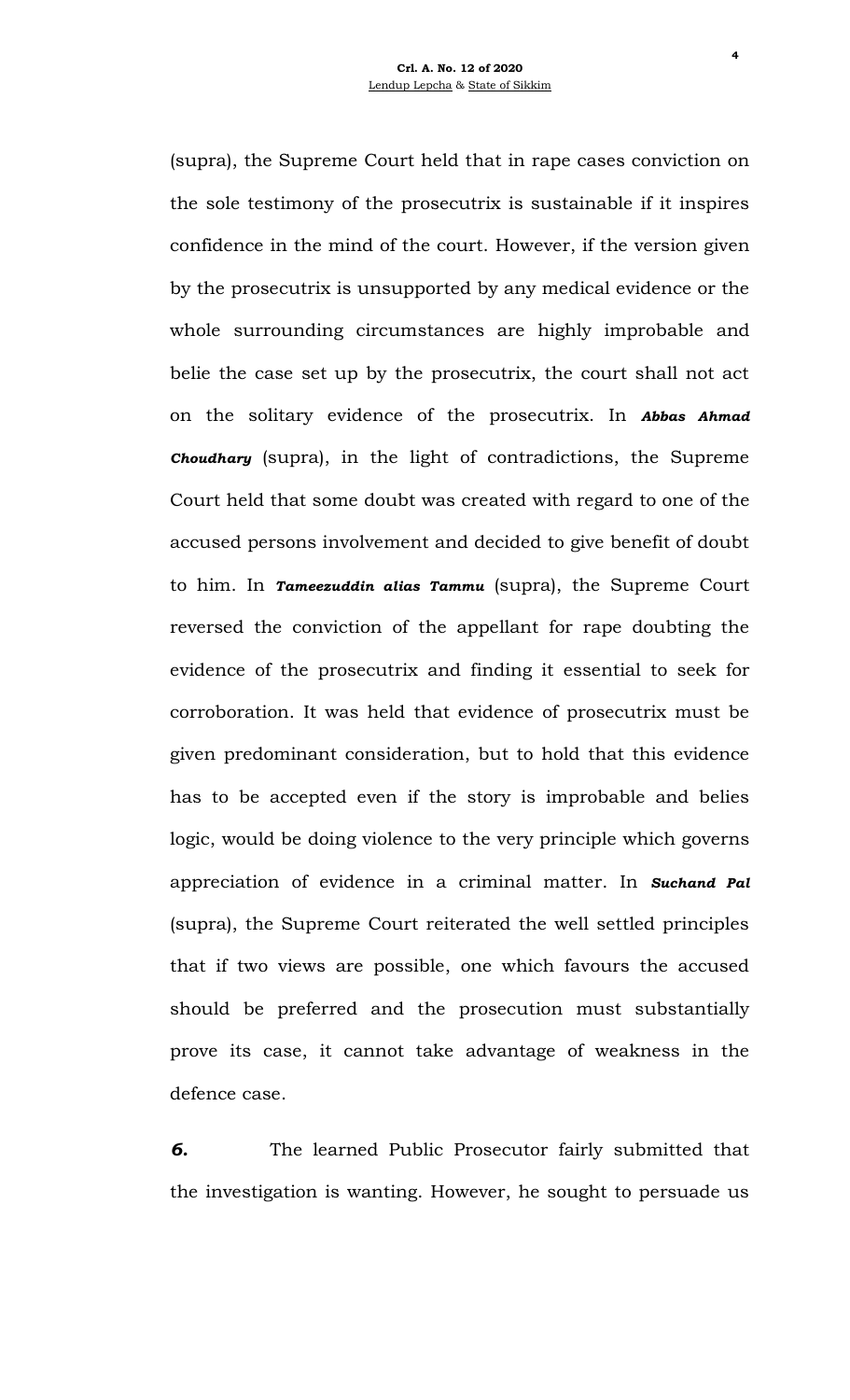that it was the duty of the court to ensure justice is done to the victim inspite of the failure of the investigation agency. The learned Public Prosecutor submitted that the deposition of the victim of the commission of rape by the appellant is consistent from the time of the lodging of the FIR although there may be contradictions in certain aspects. He relied upon the judgment of the Supreme Court in *Phool Singh vs. State of Madhya Pradesh*7*.* The Supreme Court summarised the principles by which a conviction of an accused on the sole testimony of the victim, with or without corroboration, is permissible. It held that when the deposition of the prosecutrix is found to be trustworthy, unblemished, credible and her evidence is of sterling quality conviction can be based on her sole testimony. Testimony of the victim is vital and unless there are compelling reasons which necessitate looking for corroboration, the court should find no difficulty to act on her testimony and seeking corroboration of her statement before relying upon the same, as a rule, in such cases amounts to adding insults to injury.

*7.* The learned Sessions Judge found that the evidence of the deposition of the victim was detailed and corroborated by her statement. It was found that the depositions of PW-1, PW-2, PW-3, PW-4, PW-6 and PW-7 corroborated each other. The FIR stood proved. There was no material to suggest false implication.

 $\overline{a}$ 

<sup>7</sup> (2022) 2 SCC 74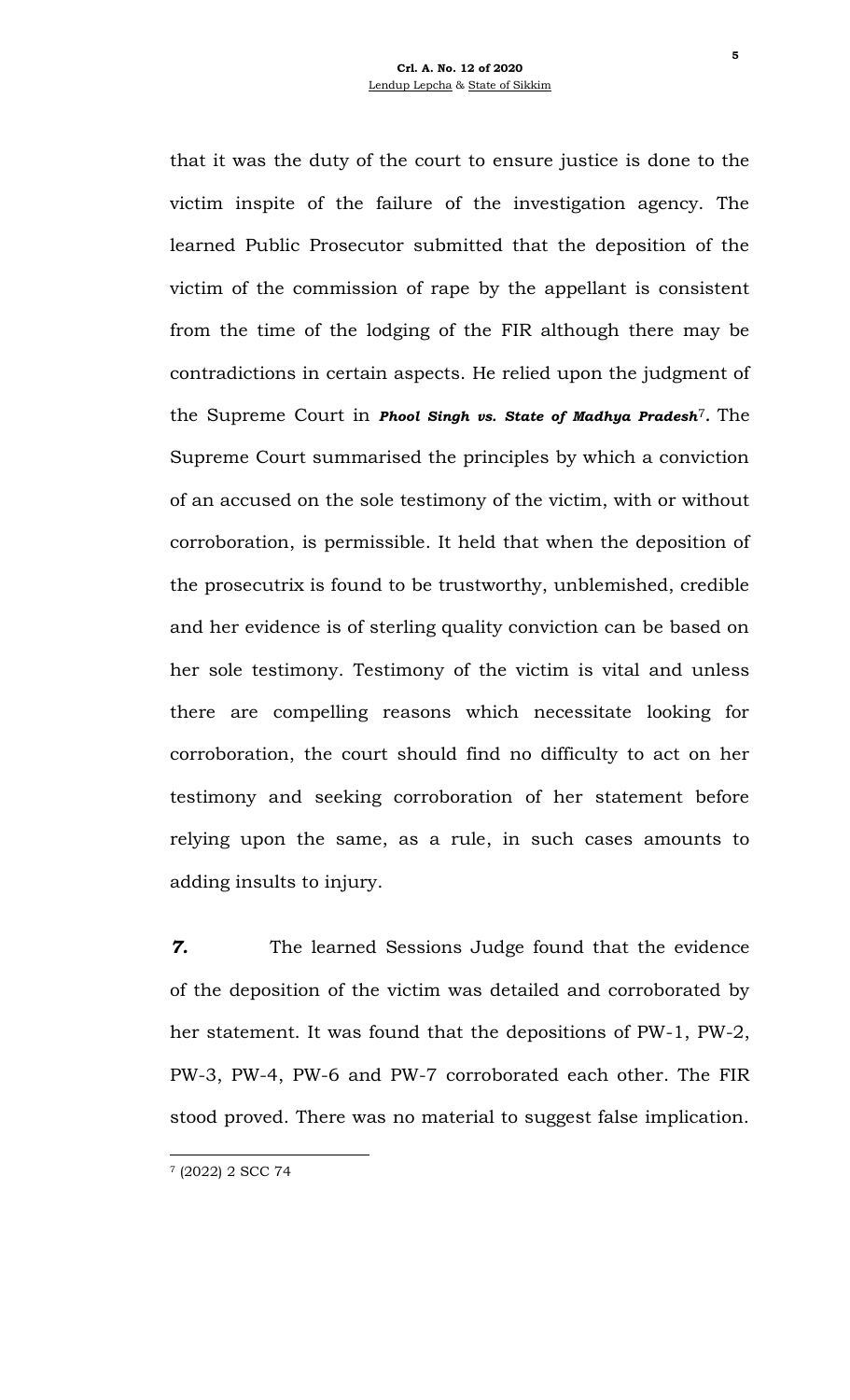The ingredients of sections 375 and 376(1) IPC had been proved beyond reasonable doubt by the evidence of the above witnesses as well as of PW-8 and PW-9. The learned Sessions Judge held that the prosecution had failed to establish the case under section 506 IPC.

*8.* The FIR was lodged by the victim on 07.04.2019 before the Station House Officer at Lachung Police Station. It bears GD entry No. 45 dated 07.04.2019. The FIR states that the victim had gone to Lachung for finding a hotel for lease. She had a contact person by the name of Lendup Lepcha who also ran a hotel in Lachung. She reached Lachung on 05.04.2019 at around 19:30 hours. On 06.04.2019 from 12:30 hours, she went with him to many hotels to inquire if they were available for lease. They returned to the hotel at around 7 to 8:30 p.m. Lendup Lepcha, thereafter, told her that they should check another hotel and they went there walking. After a while, he tried to rape her in the dark but she ran away and came back to the hotel. He was threatening her not to tell anyone. She entered the hotel room. He also did so suddenly, closed the door and raped her.

*9.* Based on the above information, Case No. 01/2019 dated 07.04.2019 under section 376/342 IPC was registered against Lendup Lepcha-the appellant, and taken up for investigation. The written complaint (Exhibit-1) and the formal FIR (Exhibit-2) were proved by the victim as well as Jigmee W.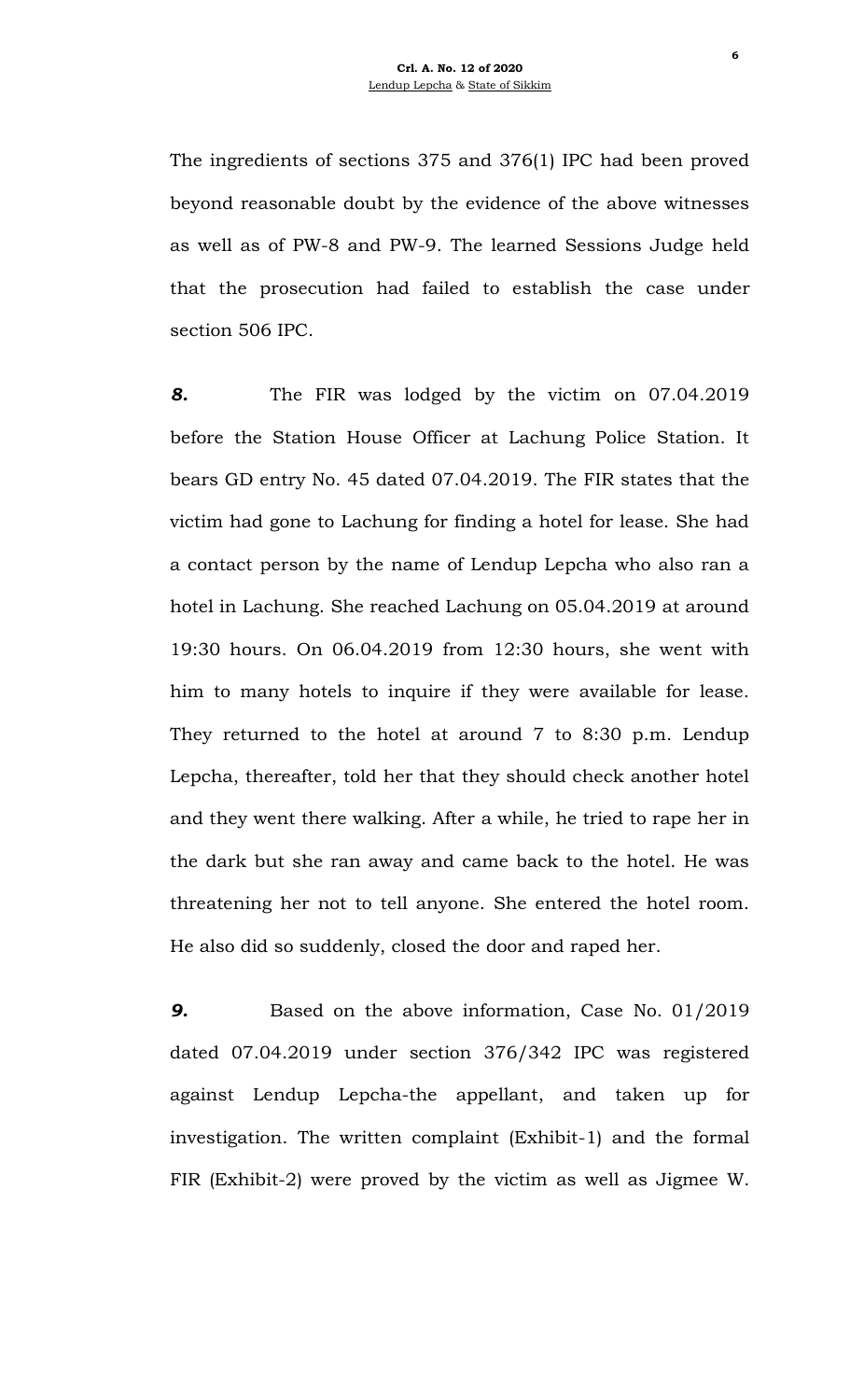Bhutia (PW-10)-the Investigating Officer of the case. The investigation culminated in filing of the charge-sheet and eventually the appellant was charged by the learned Sessions Judge on 02.09.2019 for commission of rape upon the victim on 06.04.2019 at a hotel in Lachung, North Sikkim as well as criminally intimidating the victim by showing her a knife punishable under section 506 IPC.

*10.* The prosecution examined ten witnesses including the Investigating Officer. The appellant was examined under section 313 Cr.P.C. on 15.02.2020. He pleaded innocence and stated that he did not have any witness to produce before the court.

*11.* Besides the victim, the material witnesses are PW-3 (who was the victim"s neighbour and her father"s friend); PW-4 (in whose hotel the appellant had brought a girl to and requested him to accommodate her there); PW-6 (who was also staying in the same hotel where the incident of rape is alleged to have taken place and to whose room a girl had knocked at around 2 a.m. in the morning at the relevant time and taken refuge till the next morning). Dr. Akithla Nadikpa (PW-5) was the General Duty Medical Officer (GDMO) at District Hospital, Mangan who examined the victim on 07.04.2019 at around 7 p.m. brought by the Lachung Police with an alleged history of sexual assault upon her. Dr. Chanda Rai (PW-8) was the Assistant Professor at the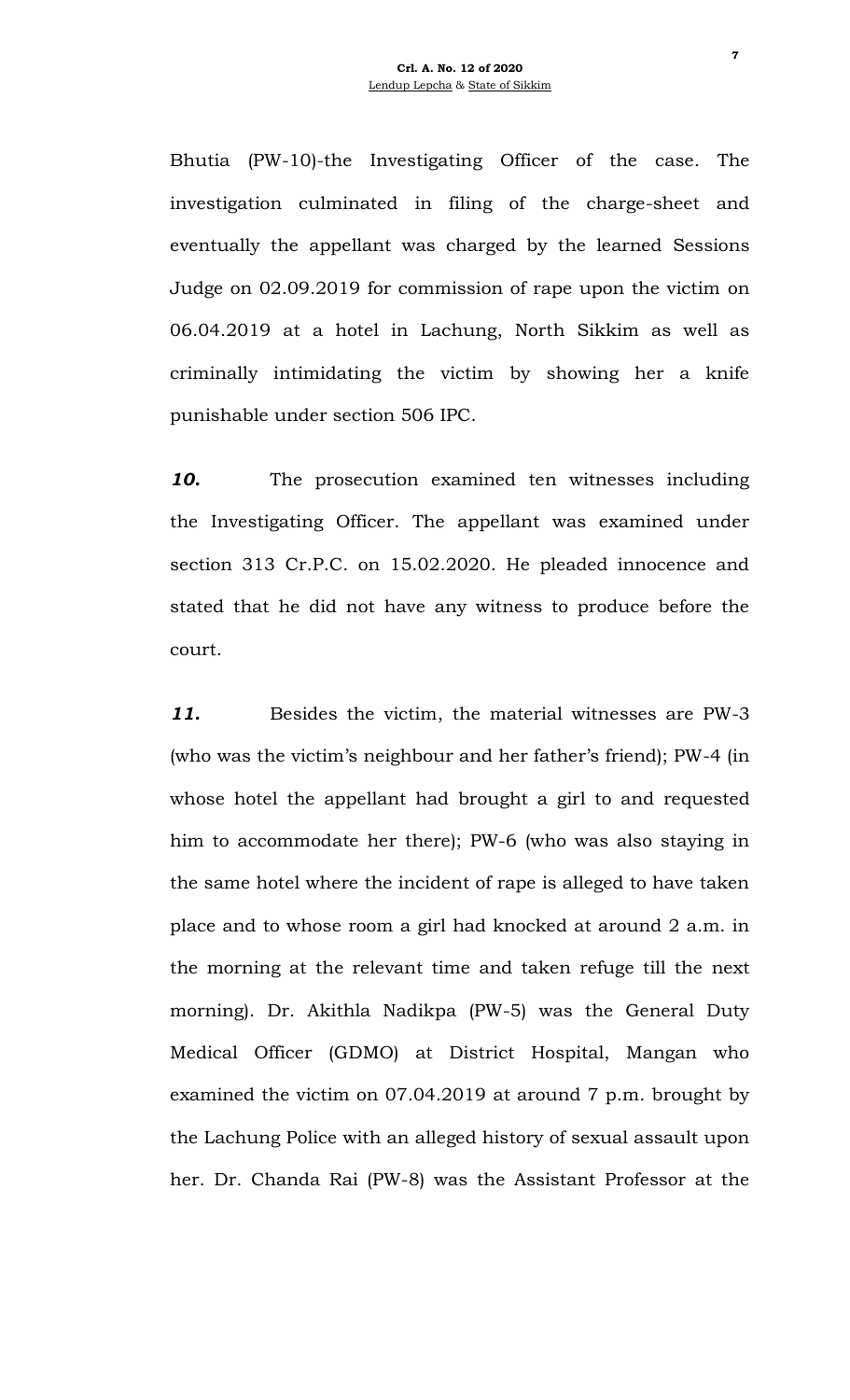Central Referral Hospital, Tadong, who also examined the victim on 08.04.2019 with a history of being physically and sexually assaulted. Prem Kumar Sharma (PW-9) was the Junior Scientific Officer in the Biology Division of RFSL, Saramsa, who examined the material exhibits forwarded to him by the SDPO, Chungthang Sub-Division in connection with Lachung P.S. Case No. 1 of 2019 dated 07.04.2019. PW-2 was the learned Judicial Magistrate who recorded the statement of the victim.

*12.* In a matter of rape, the statement of the victim must be given primary consideration. The prosecution has necessarily to prove its case beyond reasonable doubt. The prosecution has to establish each of the ingredients of the offence on the basis of cogent evidence. It cannot establish its case merely on the basis of suspicion and moral belief. There can be no presumption that a victim would always tell the entire story truthfully. A prosecutrix complaining of being a victim of rape is not an accomplice. Her deposition has to be examined sensitively just as the testimony of any other witness.

*13.* The victim who had given her statement to the learned Judicial Magistrate on 16.04.2019 deposed before the learned Sessions Judge on 25.09.2019. The victim identified the appellant in court. According to the victim, she had completed her Diploma in Hotel Management and was interested in taking a hotel in Lachung and running it on lease. PW-3 gave the contact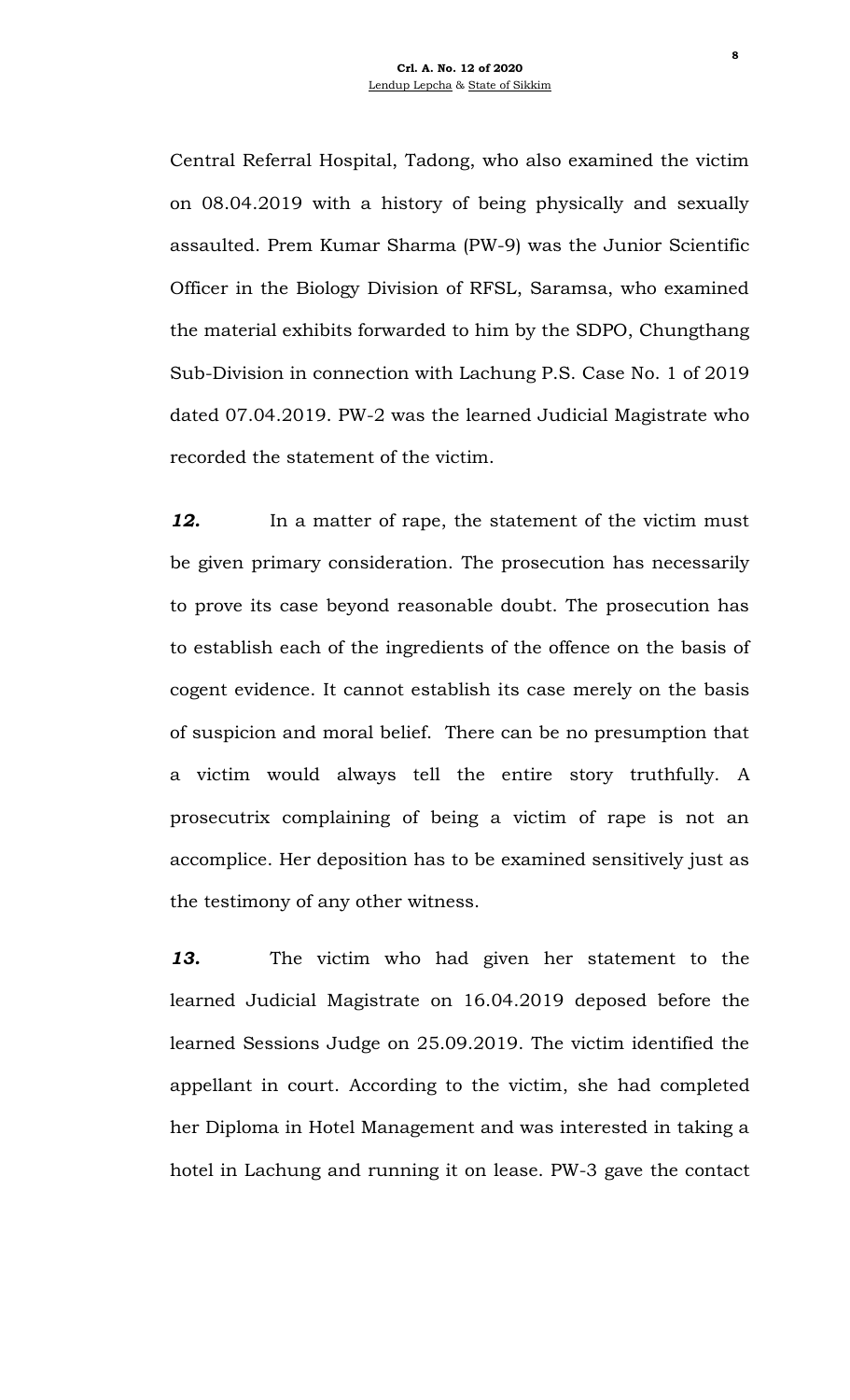number of the appellant to her as he was running a hotel there. Accordingly, she contacted the appellant who asked her to come to Lachung and assured her of help to find a hotel. On 04.04.2019 and 05.04.2019, the victim and the appellant contacted each other with regard to the conveyance. The appellant informed her that he had arranged a seat in a tourist vehicle proceeding to Lachung. On 05.04.2019, she reached Lachung at around 7 to 7:30 p.m. The vehicle stopped near the hotel which was being run by the appellant on lease. She went and met the appellant who was at the hotel. He informed her that the rooms of the hotel were booked and he would accommodate her in another hotel located about 20 to 25 minutes walk from the appellant"s hotel. This hotel was located in an isolated place and she had noticed a monastery about 5 minutes walk from the hotel. She along with the appellant started walking towards the hotel where she was to stay the night at around 8:30 to 9 p.m. On the way to the hotel, the appellant bought a bottle of Breezer and offered it to her. She declined. On reaching the hotel, she asked the appellant whether she needed to pay the room rent of the hotel. He replied that she need not pay. Thereafter, they went to one of the rooms where once again the appellant offered a bottle of Breezer which she declined stating that she did not drink or smoke. The appellant persuaded her to drink saying that all girls drink and smoke these days. When she declined to do so, the appellant opened the bottle of Breezer and drank it.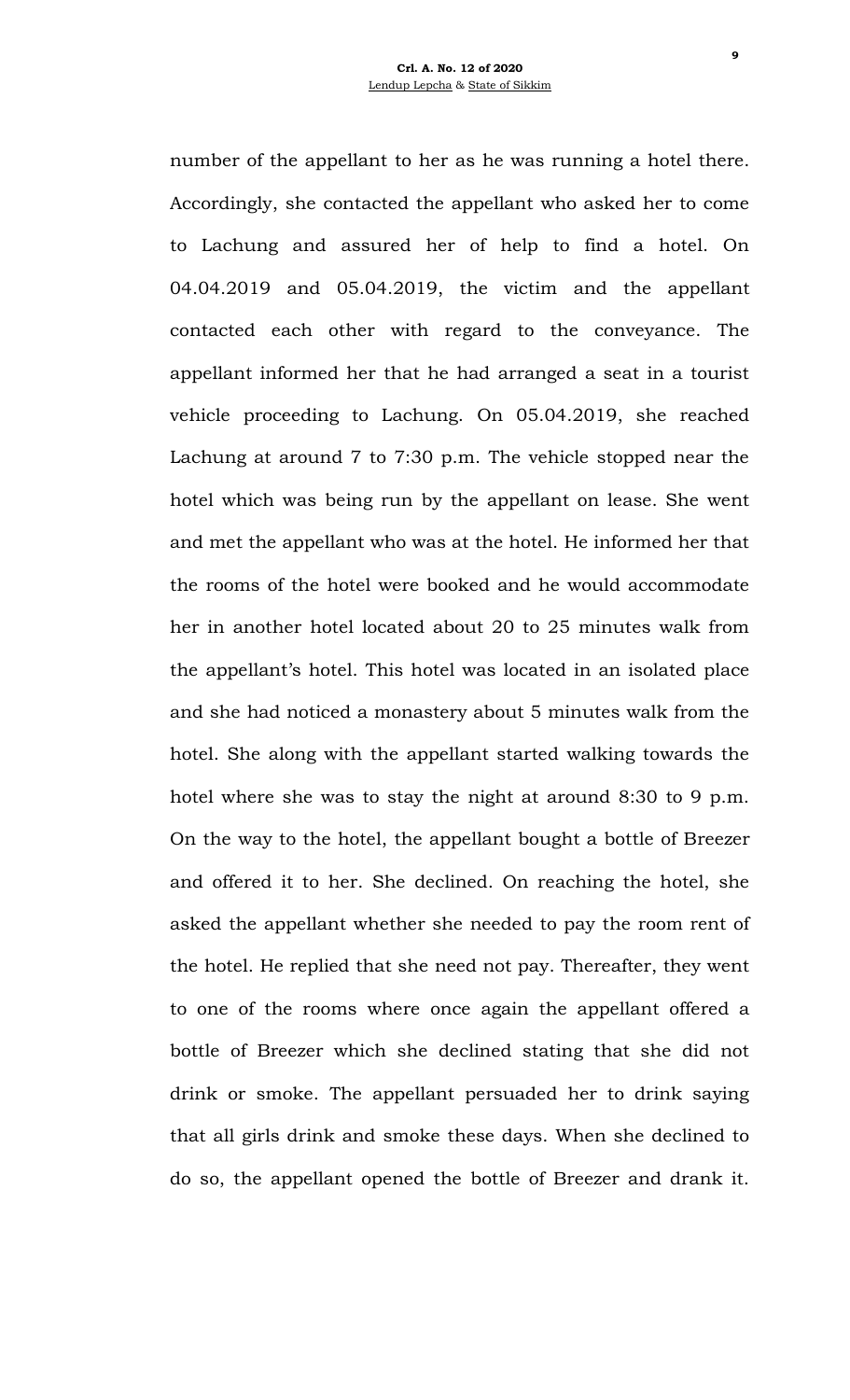Thereafter, he left the room and returned after 15 to 20 minutes with dinner for her. The appellant gave her dinner and left the room. After the appellant left, the victim locked the room from inside and took rest. At around 1 a.m. the following morning, the appellant called her twice but she did not take his calls. On 06.04.2019, the appellant came to her room around 7 to 7:30 a.m. Thereafter, they walked towards the hotel run by the appellant and during this walk he showed her various scenic points. They reached the hotel around 8:30 to 9 a.m. after which she had breakfast. At around 12 to 12:30 p.m. they went around the locality looking for a hotel which she could lease till 7 to 7:30 p.m. and met several people during the day. They returned to the appellant"s hotel. Thereafter, the appellant told her that he would show her yet another hotel which was located further away. They proceeded towards the said place on foot around 8:30 to 9 p.m. After walking for 5 to 10 minutes, they reached a dark and isolated place where she could hear just the sound of the river. It was pitch-dark and she asked the appellant to switch on the flash light of his mobile phone as she had left hers to charge in the hotel. He did not do so saying that they were about to reach the destination. She got scared and insisted that the appellant switch on his mobile flash light. He eventually did so and she took it from him and tried to look around. She noticed that the road where they were walking was in the middle of the jungle and there were no houses around. She asked the appellant as to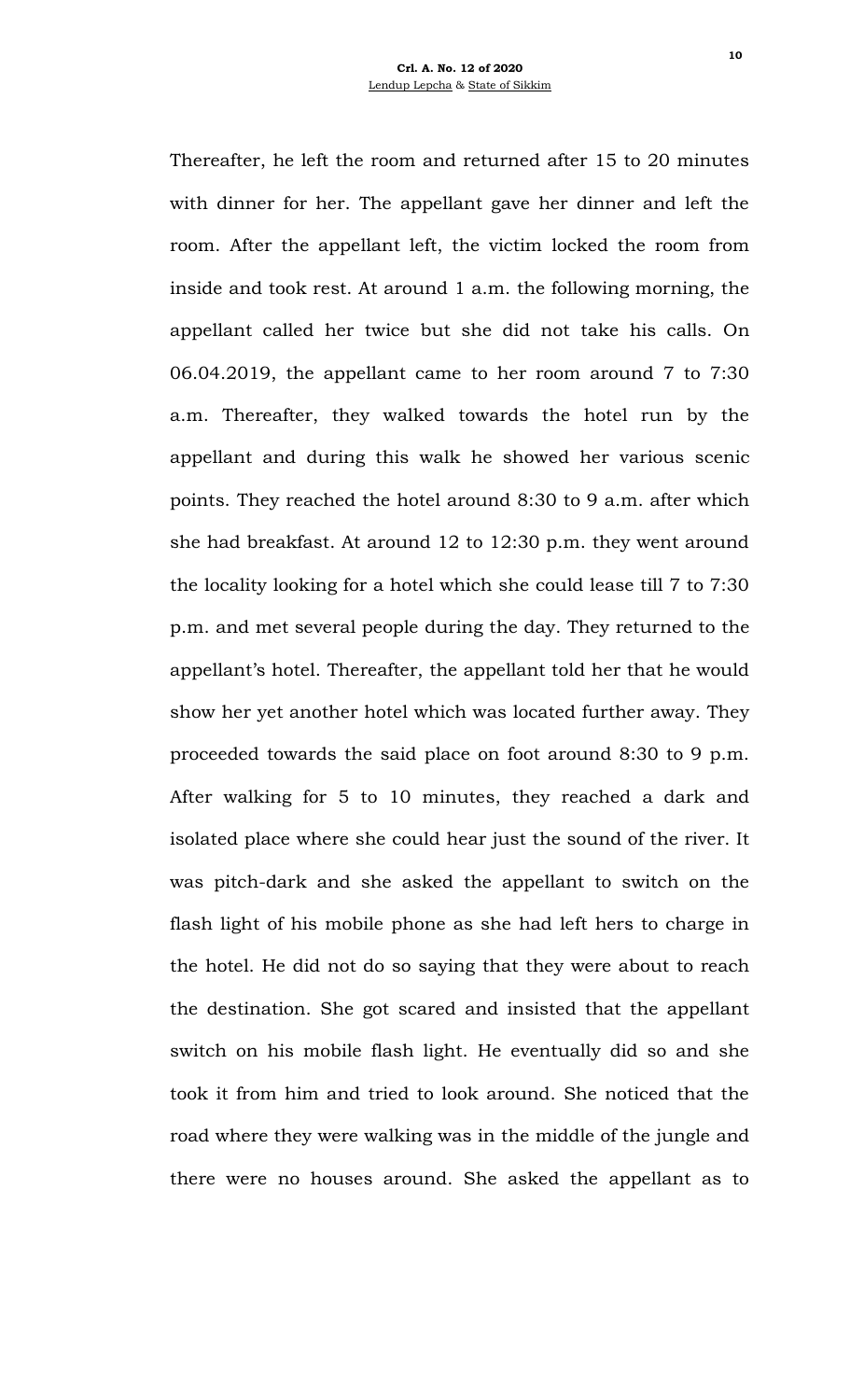where they were headed and he said that it was an alternative route towards their destination. Suddenly, the appellant pulled her hands and told her that he admired her as soon as he saw her but was unable to express all the while. He caught hold of her and tried to kiss her. She resisted and begged him to stop but he did not listen to her. The appellant then overpowered her, pushed her on the road and pulled off her trouser and panty. She tried her best to resist him and raised hue and cry but no one could hear her as the place was isolated. She managed to pick herself up and started looking for her clothes. The appellant pulled her and took her towards the flank side of the road, pushed her on the ground and tried to rape her. She somehow managed to find her clothes and wore it. After that she started running towards the appellant's hotel since she had already left the hotel where she had stayed in the night of 05.04.2019. She could see the appellant chasing her. With much difficulty and struggle she managed to reach the hotel and saw that everyone had gone off to sleep. The appellant also reached the hotel and offered her dinner which she declined. Thereafter, she went inside the room which the appellant had given to her and the appellant also came inside with a glass of water and bolted the room. She told the appellant to leave. He said he did not have another room to stay so he would also sleep there. When she forced him to go, the appellant started threatening her saying that this was Lachung and she could not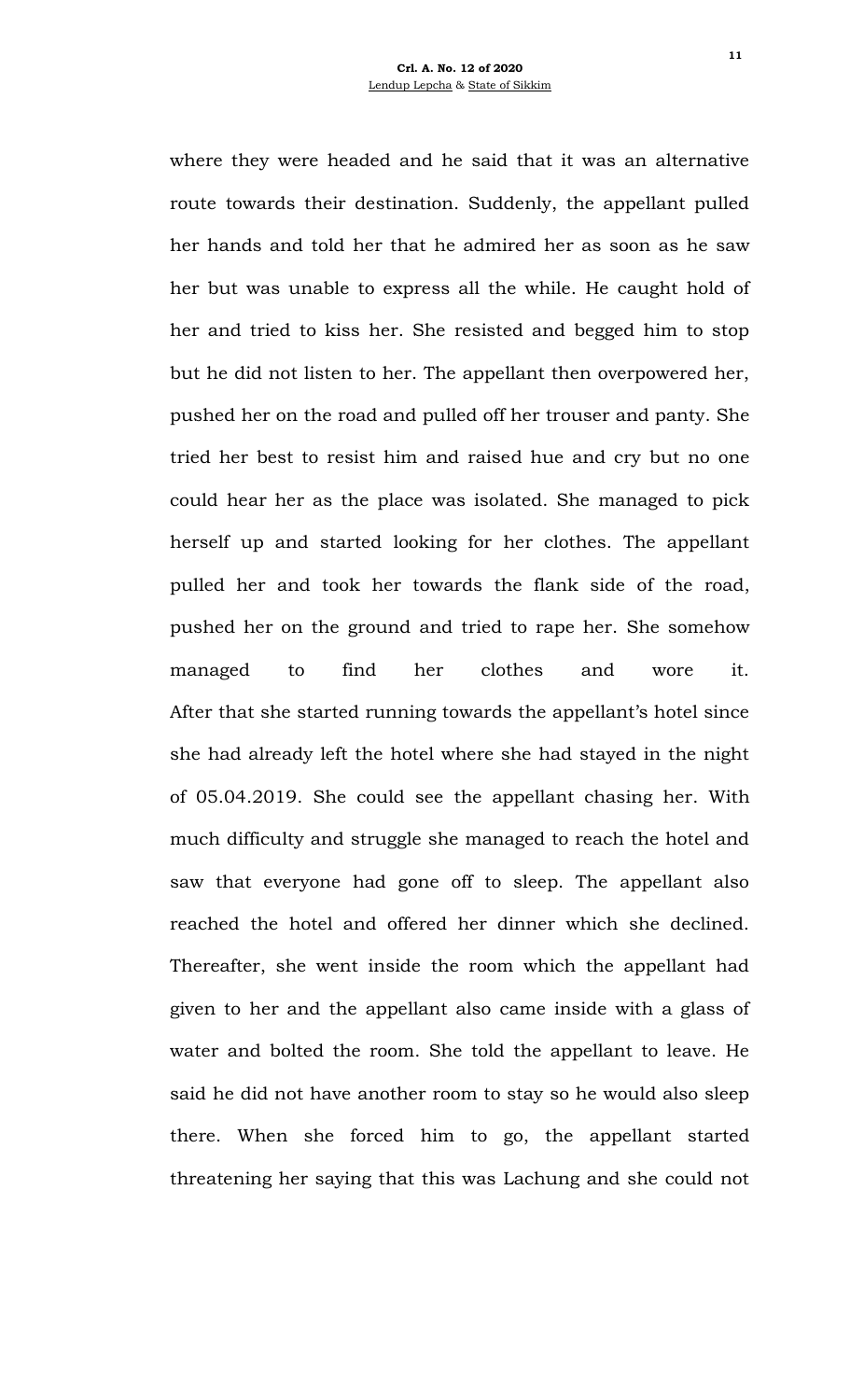take any action as she had no one there. On hearing his threat she was shaking with fear and begged him for mercy but he did not pay any heed to it. Thereafter, the appellant pushed her on the bed, pulled her trousers and panty, removed his pants and underwear, covered her mouth with his hands and committed rape. She tried to resist him but he overpowered her. After the incident, the appellant went to the washroom and she hurriedly put on her clothes during which time the appellant returned. The appellant then told her to go off to sleep and that she now belonged to him and had nowhere else to go. After saying this appellant went off to sleep. After the appellant fell asleep, she took her phone and fled from the room after bolting the door from the outside. She had earlier been informed by the appellant that the house owner of the hotel resided in the upper floor of the building and therefore she ran towards the upper floor and knocked on one of the doors. No one opened the door. She went to the next floor as the building was four storied structure and knocked on another door. The door was opened by one person whom she later learnt was a driver of a tourist vehicle. She was nervous and traumatised and managed to tell him that she had been tortured by the appellant. Since she had entered another room with only the said person in it she felt insecure and went inside the washroom and locked herself there. She was feeling scared and was worried that her voice would be heard if she made any calls. So she sent text messages to PW-3 asking him to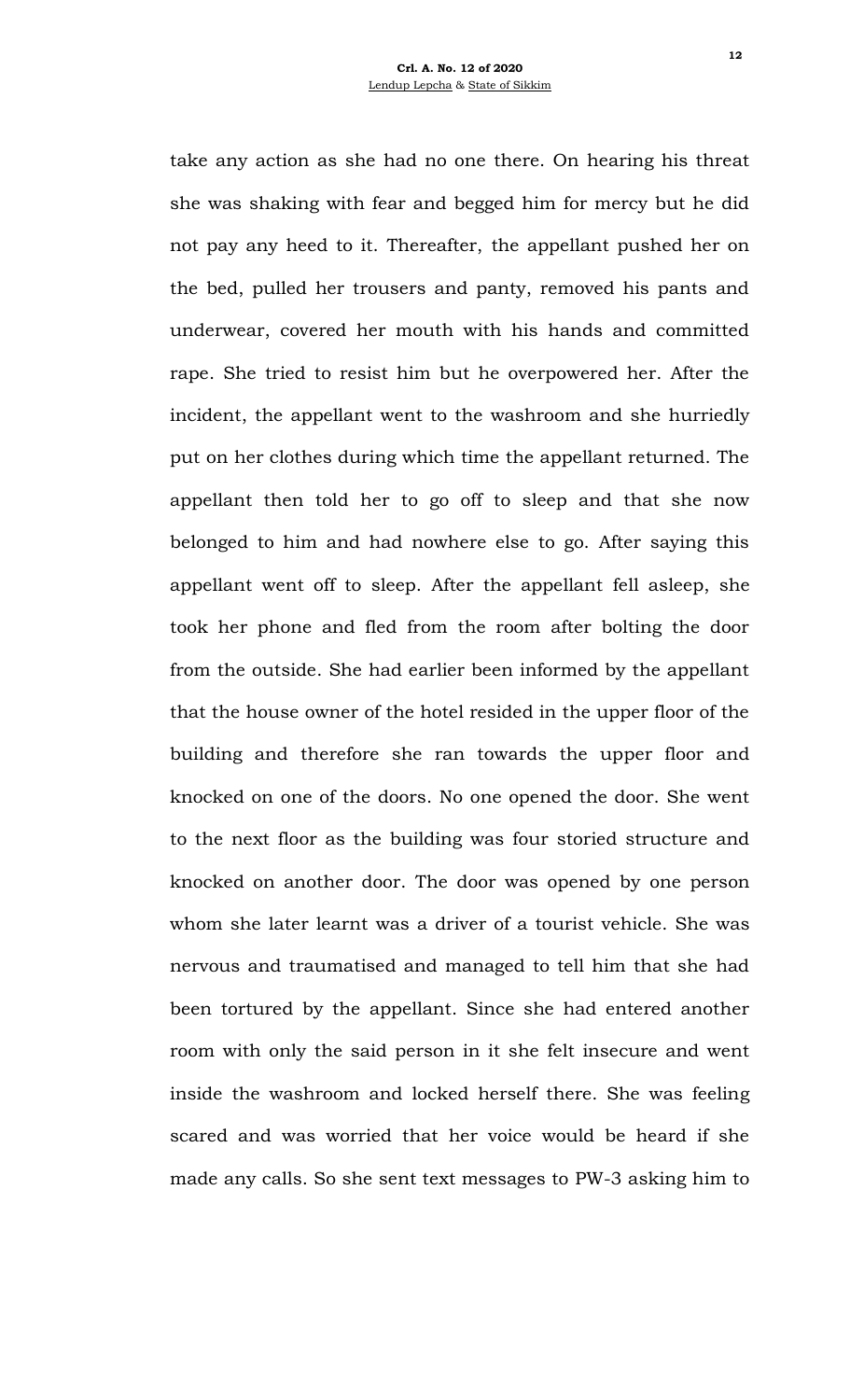help her as the appellant had tortured her and she had locked herself inside the washroom. She also sent him pictures of the injuries that the accused had inflicted on her. She sent a text message to him asking him to bring the police along with her father and reach immediately. It was already 2 a.m. when she sent the message to PW-3. He immediately called back. However, as she was crying and too scared to even talk over the phone she disconnected the call and sent a text message once again. PW-3 replied saying that he would inform the Sadar Police Station and she would be saved. Thereafter, she got calls from her father and PW-3 several times but she was too scared to answer them. She communicated with them through text messages. She told them that they could speak to her and inform to her what they were doing although she would not be talking with them. A little later, she was informed by them that they had reached the Sadar Police Station and would reach as soon as they could. She kept waiting for them inside the washroom, too scared to go out. At around 7 to 7:30 a.m. she received a call from the police who told her that they had reached the place. After some time they came outside the room and called her over the phone. Thereafter, she came out of the washroom and saw the police outside the room. They took her to Lachung Police Station where she lodged the FIR (Exhibit-1). Her father also reached there after some time. She was sent for medical examination to District Hospital, Mangan. During the medical examination the doctor asked her to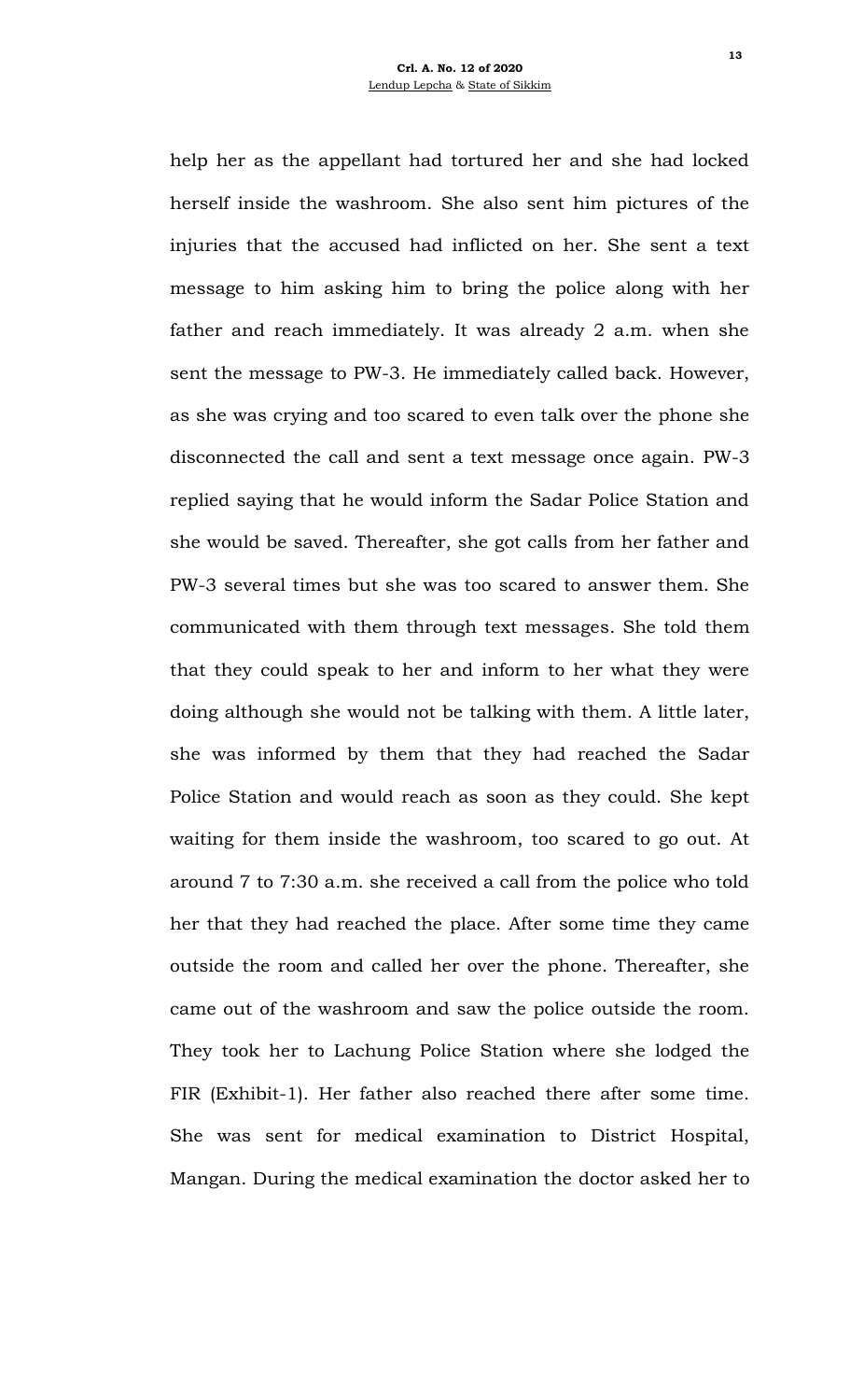hand over her panty that she was wearing at the relevant time and so she handed it over. After this, a lady police brought her to the new STNM Hospital. However, as there were no doctors available she was taken to Central Referral Hospital, Manipal, Tadong. There were no doctors available there too. She was asked to come the next day. On 08.04.2019, she was once again brought to Central Referral Hospital, Manipal, Tadong, where she was examined by a lady doctor who conducted some tests as well. After a month and a half thereafter, she gave a statement to a lady Judge in a Court at Mangan. She identified her statement as Exhibit-3 and her signatures thereof as well.

*14.* During her cross-examination, she made a number of admissions which were highlighted by the learned counsel for the appellant as material contradictions which would completely tarnish the evidence of the prosecution. The victim admitted that:-

*i.* That her mobile phone from where she sent text messages on 07.04.2019 was not seized by the police.

*ii.* She had nothing to show that she had checked in the hotel at Lachung during 05.04.2019 to 07.04.2019.

iii. There was no permit in the case record for her visit to Lachung from 05.04.2019 to 07.04.2019.

iv. On 05.04.2019, when she stayed in hotel Cxxxx Vxxxx, the appellant had brought dinner to her room and left. She did not know if the appellant had also stayed in the same hotel that night.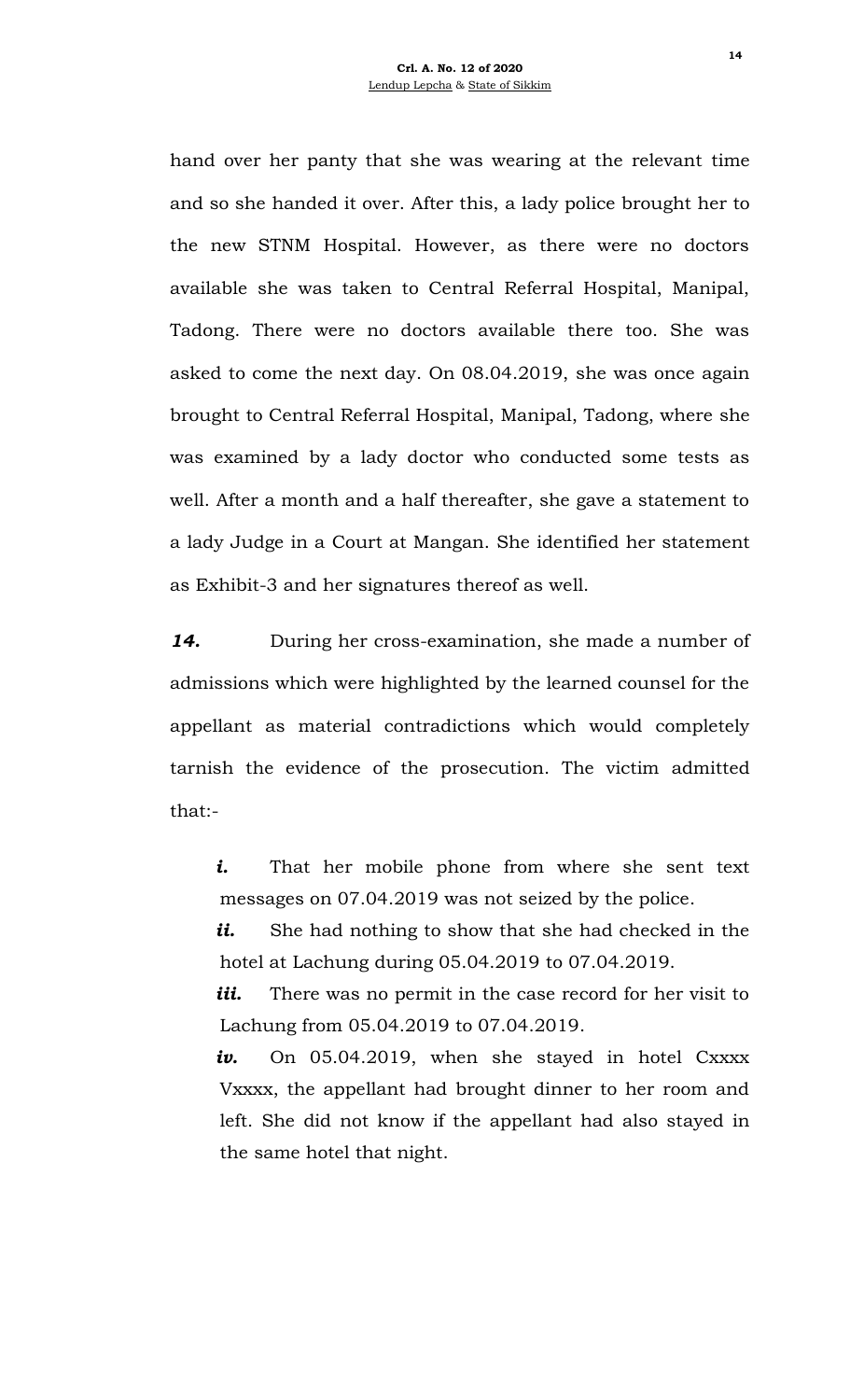*v.* That she had not stated in her section 161 Cr.P.C. statement that she had received two phone calls from the accused on 06.04.2019 at 1 a.m.

*vi.* That both in her statement to the police as well as to the Magistrate she has not stated about the incident of attempt to rape by pulling her trouser and panty. In fact, she admitted that she had not stated that suddenly, the appellant pulled her hands and told her that he admired her as soon as he saw her but was unable to express all the while. That he caught hold of her and tried to kiss her. That she resisted and begged him to stop but he did not listen to her. That the appellant then overpowered her, pushed her on the road and pulled off her trouser and panty. That she tried her best to resist him and raised hue and cry but no one could hear her as the place was isolated. That she managed to pick herself up and started looking for her clothes. That the appellant again pulled her and took her towards the flank side of the road, pushed her on the ground and tried to rape her. That she somehow managed to find her clothes and wore it.

*vii.* She admitted that when she came out of the hotel in the late evening of 06.04.2019, the appellant said that he loved her and proposed marriage. That the appellant had also tried to kiss her and when she resisted, she fell down.

*viii.* That when she shouted for help she did not mention that the appellant had tried to rape her.

*ix.* She admitted that the room from where they had left on 06.04.2019 was locked; that it may have been the appellant who had locked it; that when she returned on the night of 06.04.2019 she entered the same room which was locked; that it was the appellant who had unlocked the room for her before she entered it; that the appellant had not taken off his clothes in the jungle; that after she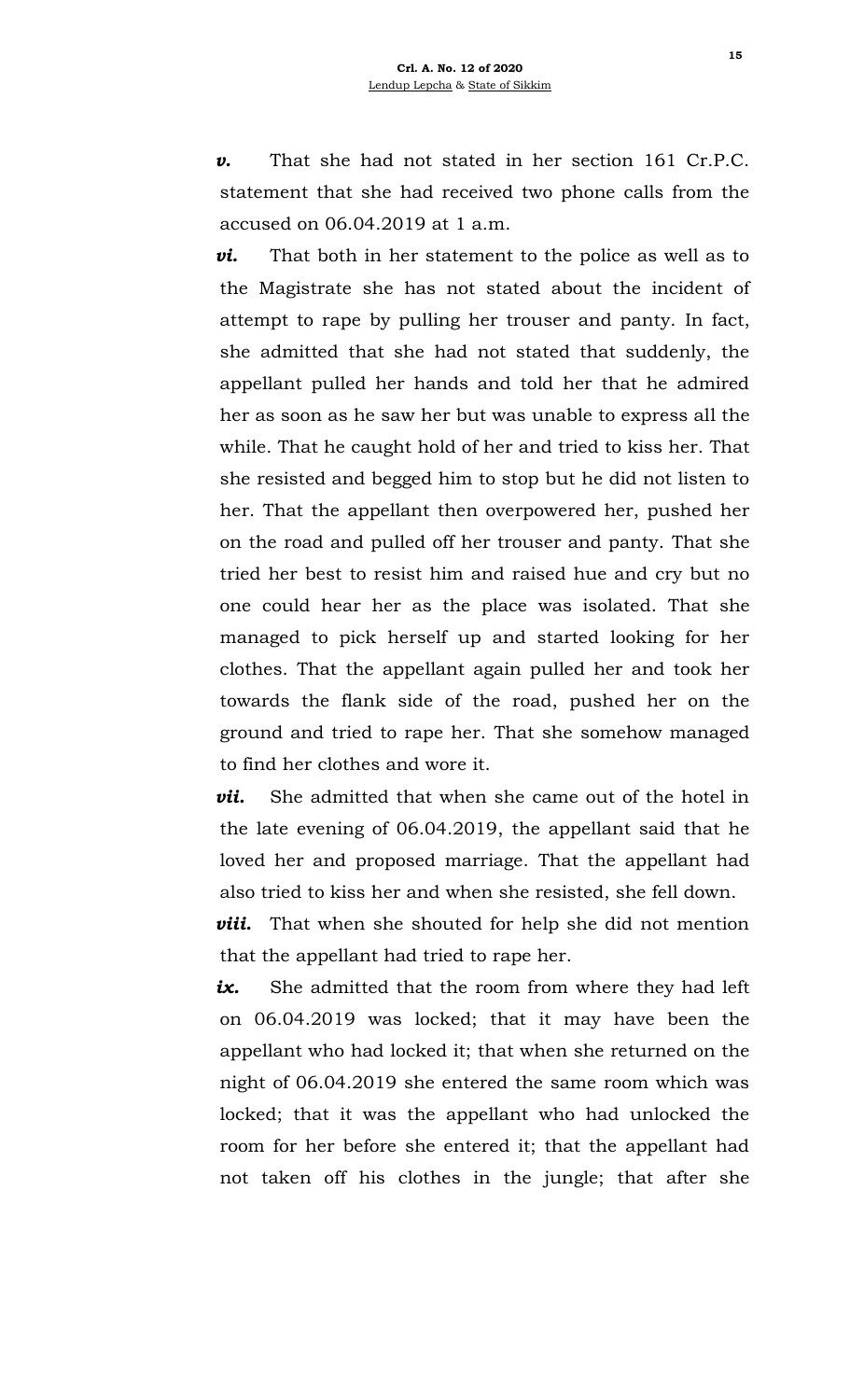entered the room the appellant put medicine on her injuries which she had sustained in the jungle; and that the appellant went on uttering that he cared about her and could not live without her but she paid no heed to what he was saying.

*x.* She denied the suggestion that she had told the appellant that if he converted himself to Christianity she would accept his proposal which he readily accepted. She also denied the suggestion that they had had a physical relation in the intervening night of 06.04.2019 - 07.04.2019 with her consent.

*15.* PW-3 deposed that he knew the appellant prior to the incident since he had stayed in his hotel at Lachung. He also knew the victim as they were neighbours, belonged to the same religious congregation and her father was his friend. Sometime in the month of February 2019, the victim had told him that she had completed a course in Hotel Management and was looking for a hotel which she could take on lease. She also requested him to find a hotel. He remembered that the appellant had told him that he could find a hotel to take on lease if required. Accordingly, he gave the victim the appellant's mobile phone number. Sometime during April 2019, he received a phone call from the victim"s mother informing him that the victim was in trouble and she had come across some bad character. She told him to inquire about it as he knew where the victim had gone. He called the victim on her mobile phone but she did not answer it. So he sent her a whatsapp message asking her to send him her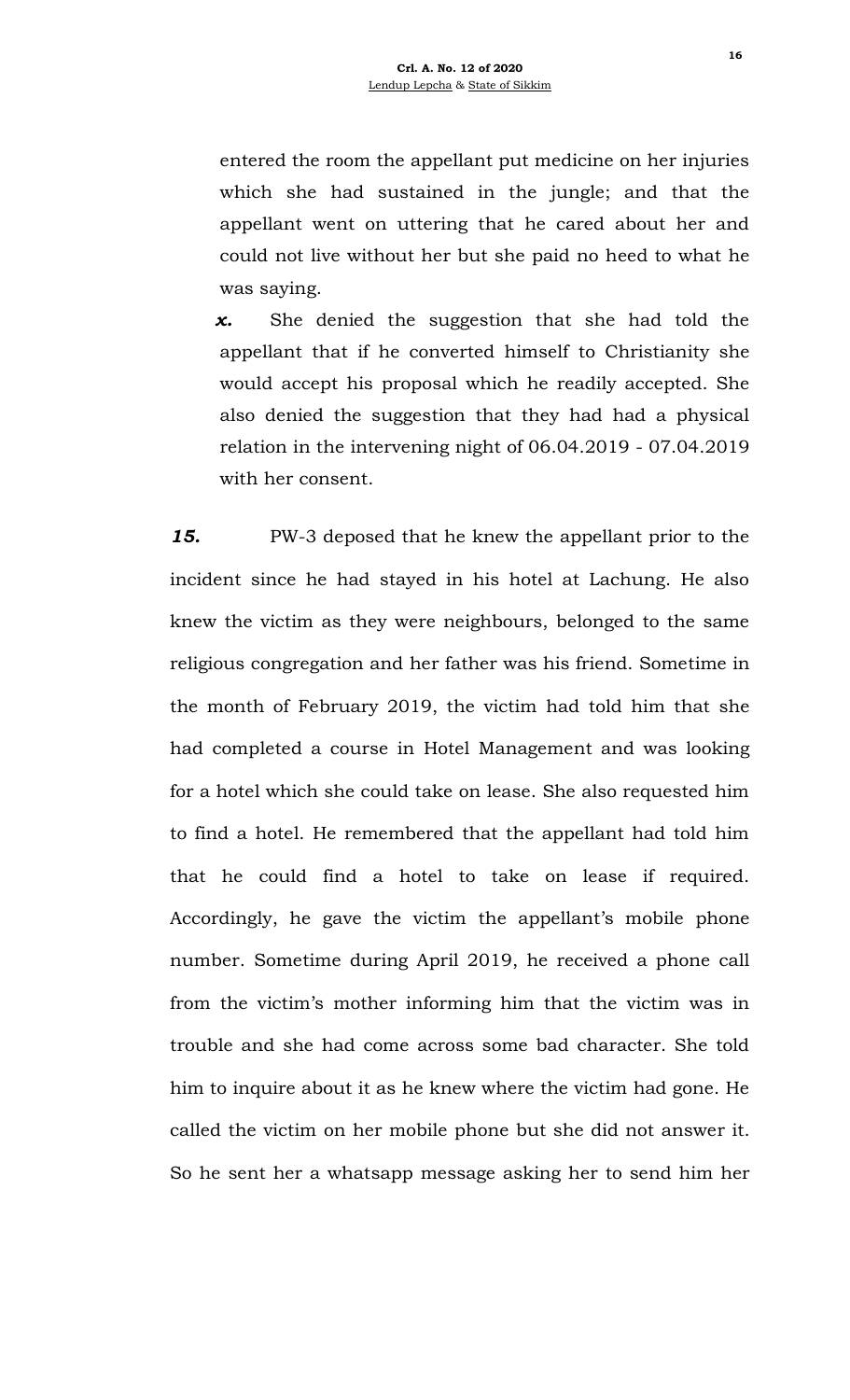travel pass which she had taken out to travel to Lachung. However, the victim replied that she had not obtained the pass. He asked her to send him pictures of herself and the surrounding areas which she did. He saw the pictures and noticed that the victim had sustained injuries on her person. On seeing the pictures, he called the victim's father on his mobile phone and informed him about the matter. Thereafter, he and the victim"s father went to Sadar Police Station and informed the police and also showed the pictures that the victim had sent. The Duty Officer of Sadar Police Station contacted the police at Lachung and surrounding areas. The following morning at around 6 a.m., the victim"s father left for Lachung.

*16.* During cross-examination PW-3 admitted that neither the mother of the victim nor the victim herself had informed him when he got the call from the mother of the victim and the text messages from the victim that the appellant whose phone number he had given to the victim had raped her or was trying to rape her. He also admitted that the police did not seize his mobile phone or the photographs of the injured victim which he had received.

*17.* PW-4 recognised the appellant since he also ran a hotel in Lachung. According to him, sometime in the year 2019, around the 6th of the month he does not remember, the appellant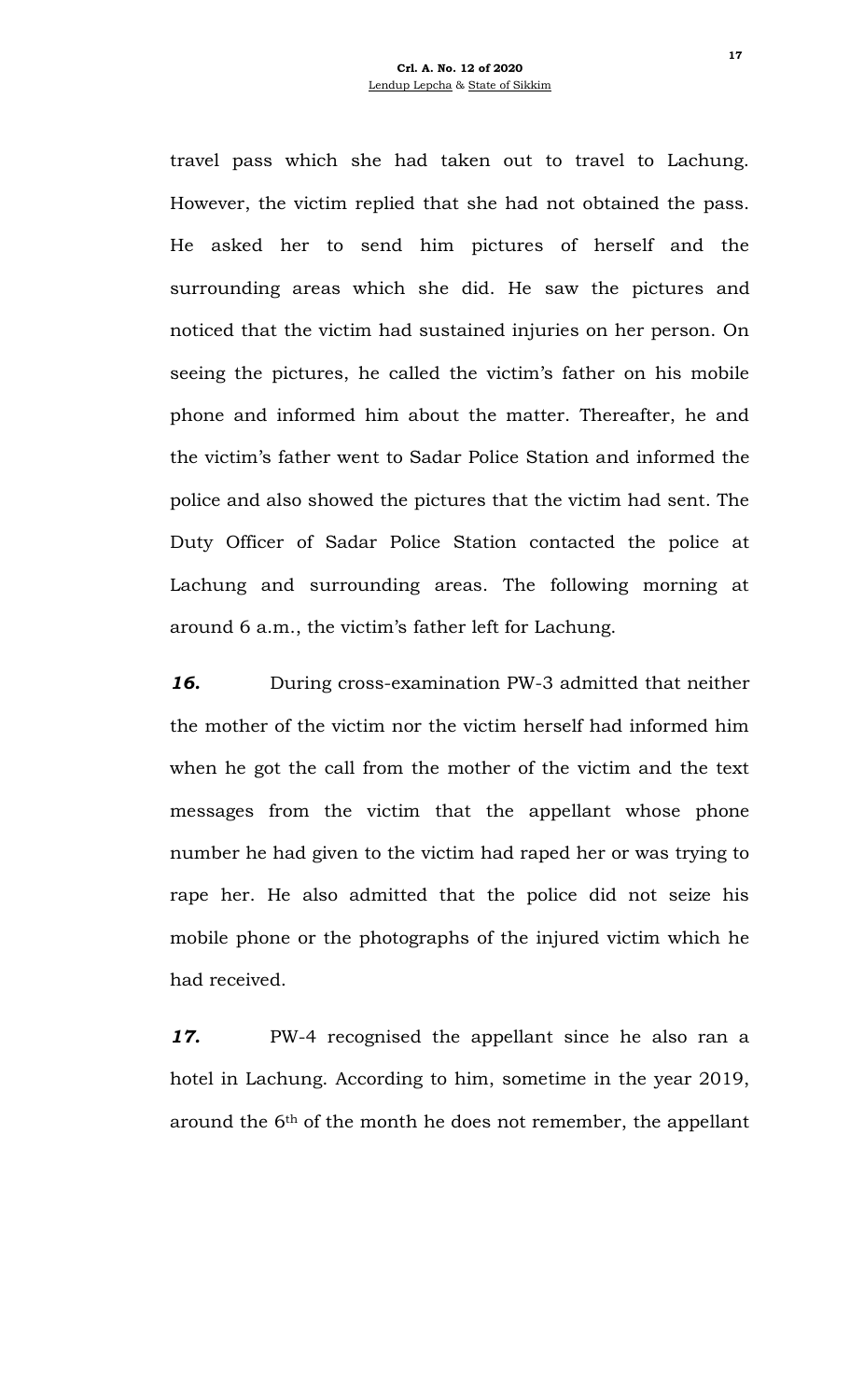had brought one girl to his hotel and requested to accommodate her as a guest.

*18.* During cross-examination, he admitted that there was no entry in the hotel guest register about the stay of the guest of the accused at the relevant time. He also admitted that without such details he would not be able to say the name and address of the guest who had checked in to his hotel at the relevant time. According to PW-4, the appellant was a married man who used to be with his wife at his hotel at Lachung. He had met both of them there. He also stated that he had not heard anything adverse about the appellant in the two years that he had known him.

*19.* PW-6 knew the appellant as the person who ran a hotel at Lachung. He was a driver by profession and drove a tourist vehicle from Gangtok to Lachung. According to him, during the relevant time he had gone to Lachung to reach tourists and reached around 6:30 p.m. He had been provided a room in the third floor of the hotel Ixxx by the appellant. At around 9 p.m., he went to his room and slept. At around 2 a.m., he heard someone knock loudly and continuously at his door of his room. He asked who was there but nobody answered. He went and opened the door and saw a girl standing outside. She looked frightened and was shivering. The girl rushed into his room and locked it from inside and told him not to open it. He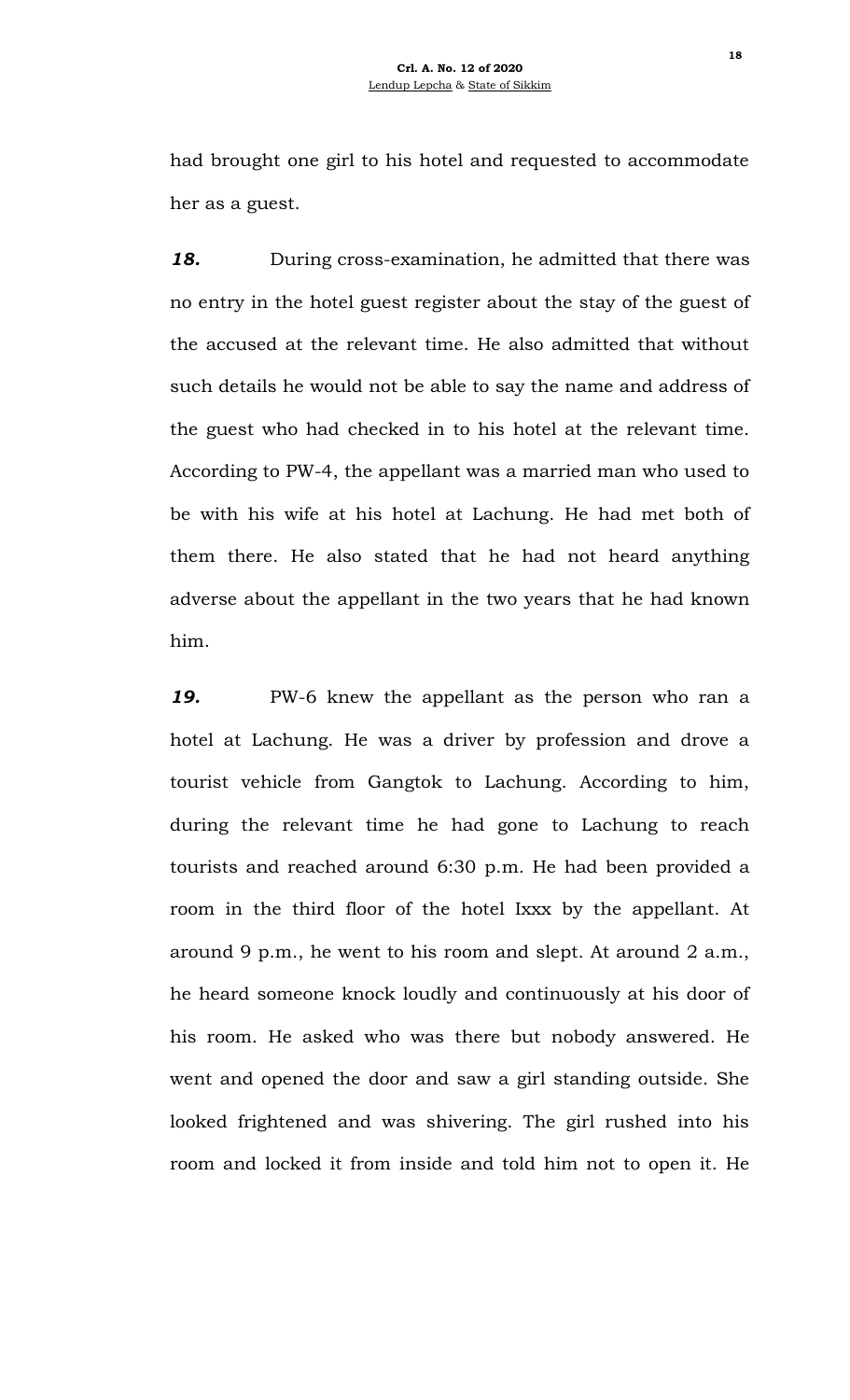asked the girl what happened but she did not reply. She went inside the toilet of his room instead. After a while she came out and he noticed that she had bruises on her knees. He asked her if she had fallen down but she did not reply. After sometime she asked for a blanket with which she covered herself and sat on the floor next to the toilet. At around 5 a.m. he left the room while the girl was still inside. Later during the afternoon of the same day he was informed by some of his friends that the police had come to the hotel asking for him. He went to Lachung Police Station and told the police about the incident. The police seized the white coloured bedsheet from the room of the appellant at hotel Ixxx located in the ground floor in his presence through seizure memo (Exhibit-12).

*20.* During cross-examination, he admitted that he did not know the name and address of the girl who had come to his room at 2 a.m. at hotel Ixxx at the relevant time.

*21.* PW-7 also knew the appellant as they worked in the same hotel Rxxx at Lachung. He worked as a Cook and the appellant as the Manager in the same hotel. According to him, on 05.04.2019 the victim had come to hotel Rxxx and occupied a room there. At around 7:30 p.m. the victim left the hotel with the appellant. The following morning, i.e., 06.04.2019, the victim came to their hotel with the appellant at around 8:30 a.m. looking for a hotel which the victim was interested to take on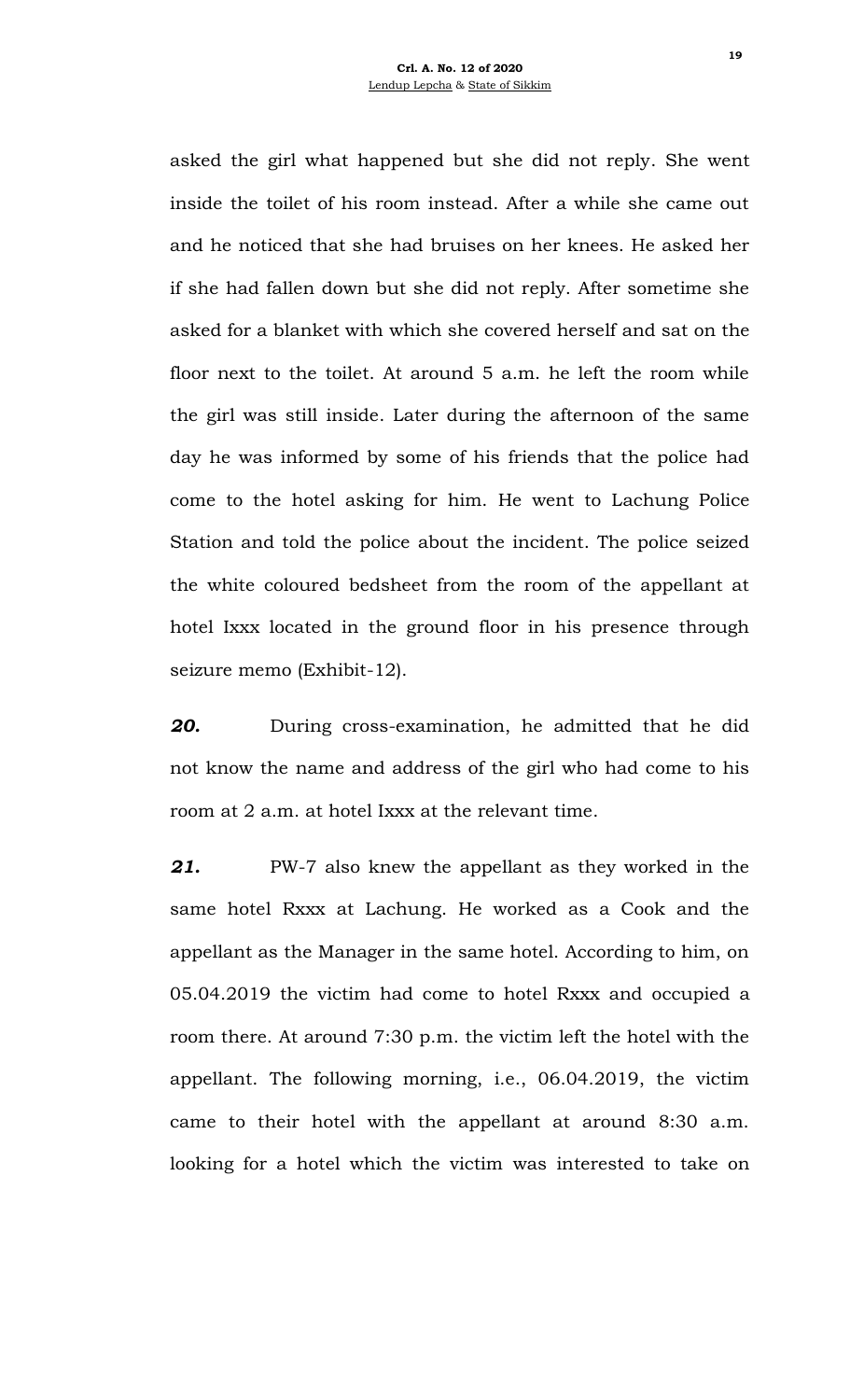lease. They returned at around 7:30 p.m. The appellant was helping him to attend to the hotel guests till 9 p.m. after which he went to retire for the night. In the morning of 07.04.2019 at around 6:30 a.m. the police from Lachung Police Station came to the hotel and arrested the appellant. The police also seized a white coloured bedsheet from the room of the appellant in his presence vide seizure memo (Exhibit-12). He identified his signature as well as the white coloured bedsheet (M.O.X).

*22.* In cross-examination, he admitted that it was the police who had informed him that M.O.X had been seized from the appellant and he had not witnessed the seizure. He also admitted that the contents of seizure memo (Exhibit-12) was not read over to him when he put his signature thereon and that he did not know the contents thereof till date.

**23.** On 07.04.2019 at around 7 p.m., the victim was forwarded for medical examination by the Lachung Police Station with an alleged history of sexual assault upon her. Dr. Akithla Nadikpa (PW-5), the GDMO at District Hospital, Mangan, examined her and noted that on local examination there was abrasion on the lower back, right gluteal region lateral aspect, left upper thigh region lateral aspect, left calf area lateral aspect and right knee. On vaginal examination, she noted that the pubic hair was shaved, discharge was present and there was mild vulval swelling. She noted that the hymen was "absent" and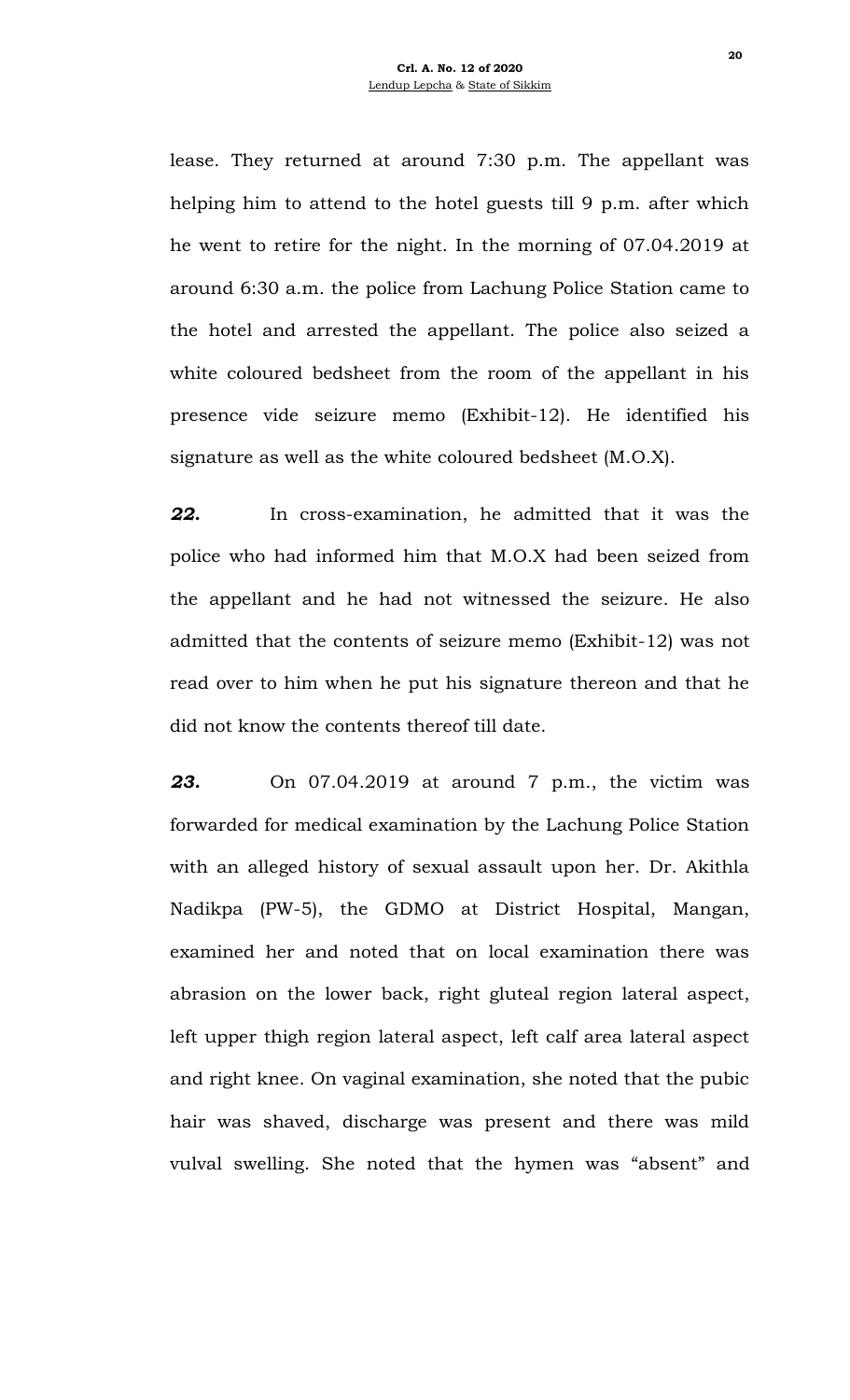there were no fresh injuries. According to her final impression, no fresh or old penetration could be ascertained at the time of examination. She prepared the medical report (Exhibit-8). Two samples of vaginal wash, vaginal swab, blood sample, pubic hair sample and underwear of the victim were collected and handed over to the investigation of the case for further evaluation and expert opinion. The requisition of the Investigating Officer for examination of the victim was exhibited as Exhibit-7 and the requisition for collection of samples of the victim was exhibited as Exhibit-9.

*24.* On the same day, i.e., 07.04.2019, at around 7:30 p.m., the appellant was forwarded for his medical examination by Lachung Police Station with an alleged history of sexual assault upon a girl. Dr. Akithla Nadikpa (PW-5), on the appellant"s local examination, noticed that there was keloid (fibrous formation after healing of an old wound) on the left elbow. She also noticed that abrasions were present on the dorsal aspect of the palm. The appellant's urethral swab, blood sample, pubic hair and his underwear were collected and handed over to the Investigating Officer of the case. Accordingly, she prepared the medical report (Exhibit-11). Exhibit-10 was the requisition of the Investigating Officer for medical examination of the accused.

*25.* In cross-examination, she admitted that in her medical report (Exhibit-8), she had not mentioned as to whether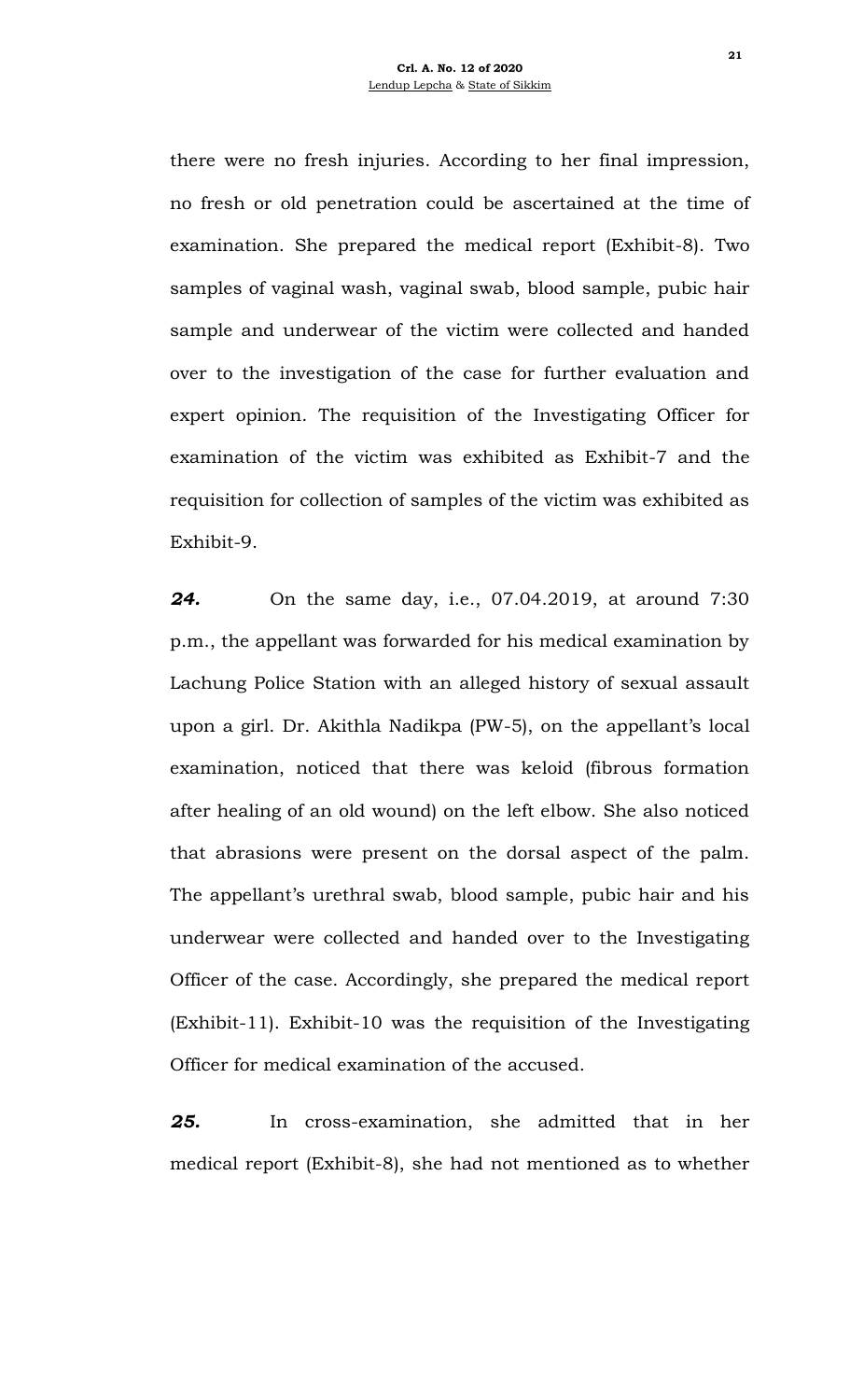the victim was sexually assaulted or not. She also admitted that she had not mentioned the time of injuries in her medical report (Exhibit-8).

*26.* On 08.04.2019, the victim was sent to STNM Hospital, Gangtok, for Medico Legal Expert opinion from where she was sent to CRH, Tadong, as the Expert at STNM Hospital was on leave. Dr. Chanda Rai (PW-8) was the Assistant Professor there. She examined the victim on 08.04.2019. On local examination, she noted multiple linear bruise marks on both her buttocks. Vulval examination showed localised redness and sticky discharge was found around the vulval region. Hymen was not intact. Vaginal examination was not done. Swab was taken and handed over to the police for examination. The vaginal swab was sent to confirm the presence of semen and blood samples was sent to rule out sexually transmitted infections like RPR (rule out syphilis) and HIV. The Gynae Outpatient Medical Report was exhibited as Exhibit-13.

*27.* In cross-examination, she admitted that she was not a Medico Legal Expert but volunteered to state that all gynaecologists have been trained to examine rape victims.

*28.* Prem Kumar Sharma (PW-9), the Junior Scientific Officer, in the Biology Division of RFSL Saramsa, received the case exhibits packed and sealed. The exhibits were examined by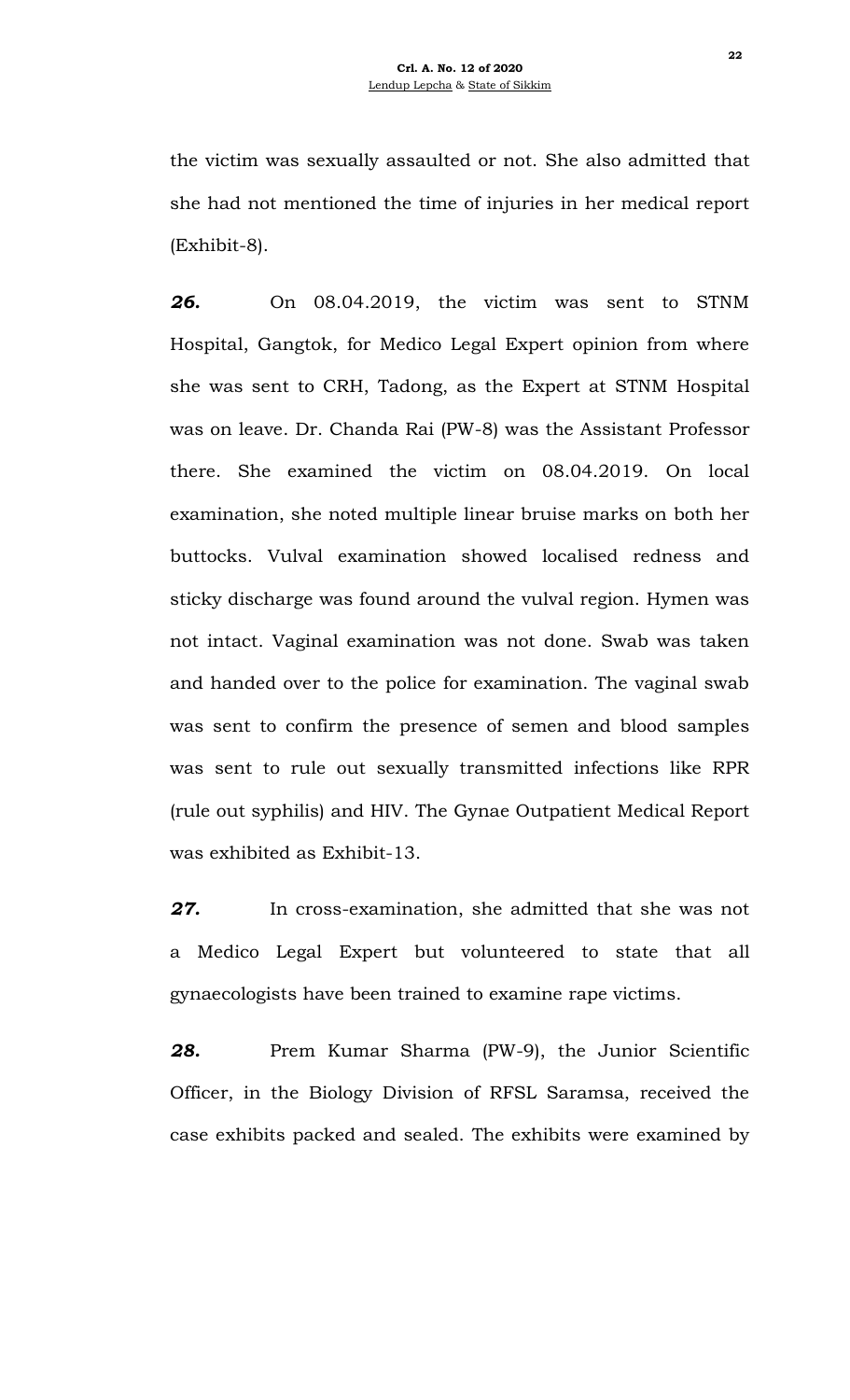using serological/biological techniques and based on these

examinations, the result were as follows:-

"Sample blood bearing exhibit BIO 483 E1 (sample blood of the victim collected in filter paper) gave positive test for Blood Group "AB".

Sample blood bearing exhibit BIO 483 E2 (sample blood of the appellant collected in filter paper) gave positive test for Blood Group "AB".

Human blood was detected in exhibit 483 C (pink coloured undergarment said to belong to the victim and BIO exhibit 483 I (white coloured bed sheet having suspected reddish stain) but the blood grouping could not be done due to insufficient exhibits.

Blood, semen or any other body fluids could not be detected in exhibit BIO 483 A1 and BIO 483 A2 (vaginal wash of the victim ), BIO 483 B (pubic hair of the victim), BIO 483 D [vaginal swab of the victim collected in cotton gauge], BIO 483 F (penile swab of the appellant collected in cotton), BIO 483 G (grey coloured underwear said to belong to the appellant) and BIO 483 H (pubic hair of the appellant)."

*29.* The forensic examination report was marked Exhibit-14.

*30.* Jigme W. Bhutia (PW-10) was the Investigating Officer, who investigated the case and submitted the chargesheet. According to him, it was he who examined the victim and recorded her 161 Cr.P.C. statement; made requisition for medical examination of the victim (Exhibit-7), made requisition for collection of blood and other samples of the victim (Exhibit-9); effected the seizure of the white coloured bedsheet on 07.4.2019 vide Exhibit-12 from hotel Rxxx in the presence of PW-7 and PW-6; arrested the appellant vide Exhibit-17 and sent him for medical examination vide Exhibit-10.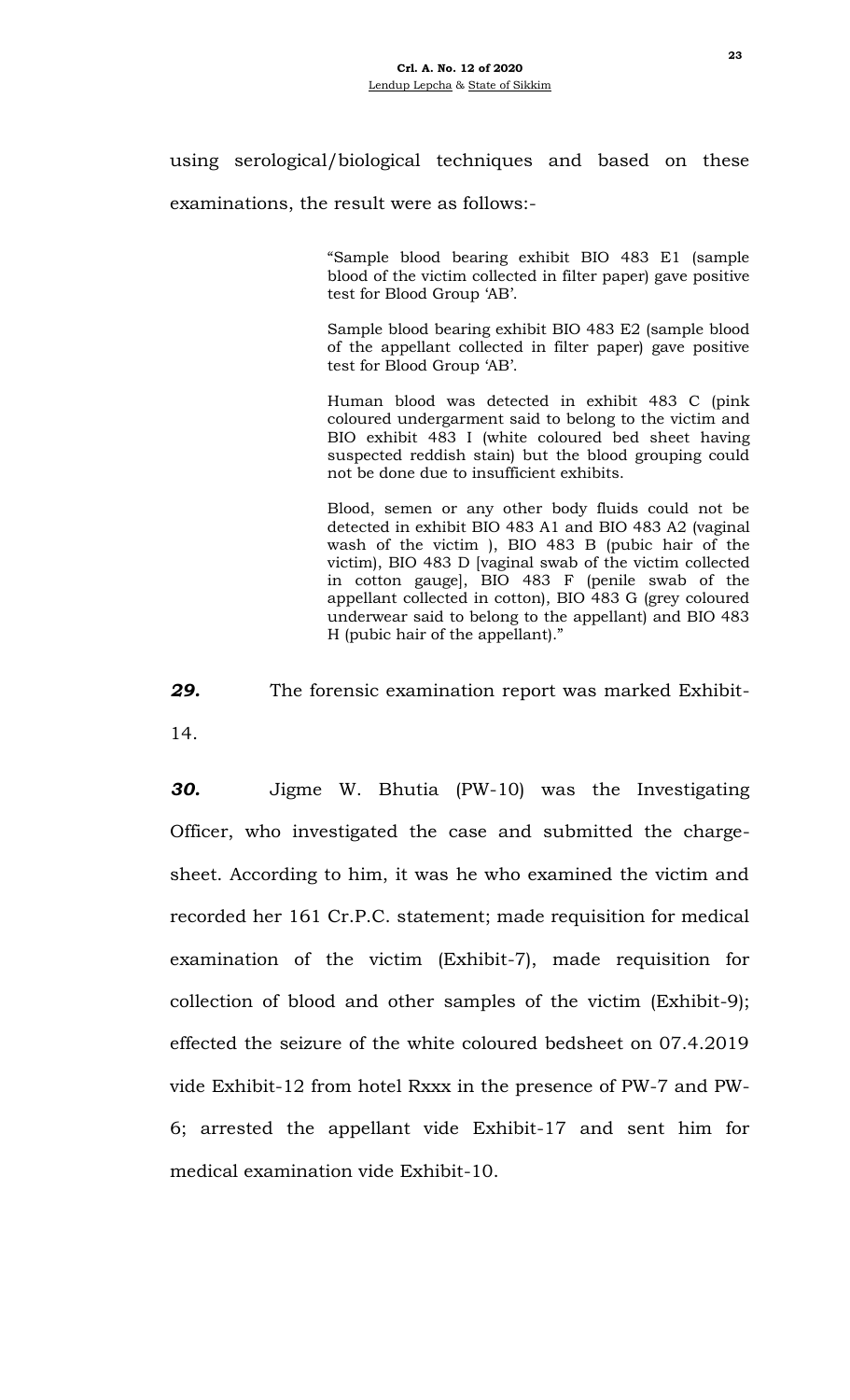*31.* During his cross-examination, the Investigating Officer admitted of not having collected any evidence other than the statement of witnesses regarding victim's stay in Lachung and not having seized mobile phone from the victim or any other person.

*32.* The victim"s deposition is elaborate and detailed. The victim had informed the police about the attempt to rape and rape by the appellant in her FIR. The allegation of attempt to rape and its details is, however, missing in her statement. The graphic details of what transpired in the room of the hotel given by the victim in her deposition leads us to believe that the act of rape was a violent one, however, the medical evidence is not corroborative. Dr. Akithla Nadikpa (PW-5) categorically states that no fresh or old penetration could be ascertained at the time of examination. The medical expert gave this opinion inspite of noticing the abrasions on various parts of her body and also vulval swelling. The medical examination of the victim was at 7 p.m. on 07.04.2019 and the alleged incident transpired in the night of 06.04.2019. The forensic evidence also could not confirm sexual intercourse between the appellant and the victim. This creates a problem. It may be necessary, therefore, to seek corroboration. Quite evidently, the entire case of the prosecution hinges on the deposition of the victim. The prosecution has not led any credible evidence besides that of the victim which would establish its case beyond reasonable doubt. The fact that the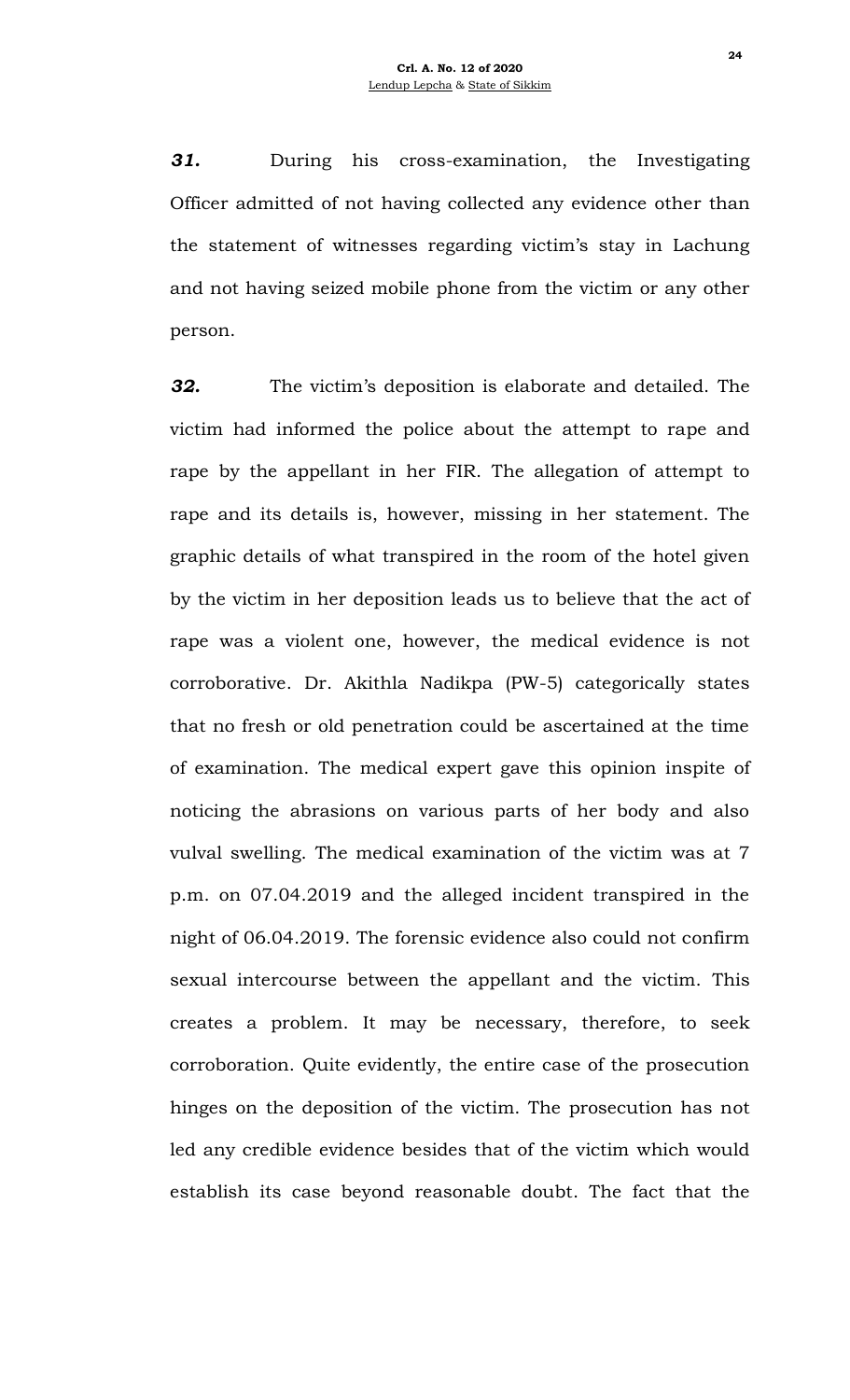victim visited Lachung on 05.04.2019 and stayed in the appellant"s hotel on 06.04.2019 is established by the evidence of the victim as well as PW-7. The fact that Dr. Akithla Nadikpa (PW-5) examined the victim at Lachung on 07.04.2019 corroborated the fact. However, rest of the evidence including that of PW-4 and PW-6 are wanting. Although, there is possibility that the two of them were talking about the victim as the girl who came and stayed in the two hotels at the relevant time, nothing beyond that has been established. They did not identify the girl to be the victim. The victim stated that the appellant had arranged a room in his hotel and the incident of rape happened there. PW-7, who was a cook in the same hotel, deposed that the police seized the white coloured bedsheet bearing blood stains from the room of the appellant. Whether the victim was put up by the appellant in a separate room in the hotel or in his own room is uncertain. This discrepancy has not been explained by the prosecution. According to the victim she was rescued by the police the next morning from the room of the driver who was staying in the same hotel where she had taken refuge. However, the prosecution failed to lead any evidence to establish this fact. All that the Investigating Officer deposed was that he and his team of police officers had found the victim in the hotel. PW-6, the driver of the tourist vehicle, who may have been there at the hotel at the relevant time, did not identify the girl who came to his room to be the victim. The medical evidence shows abrasions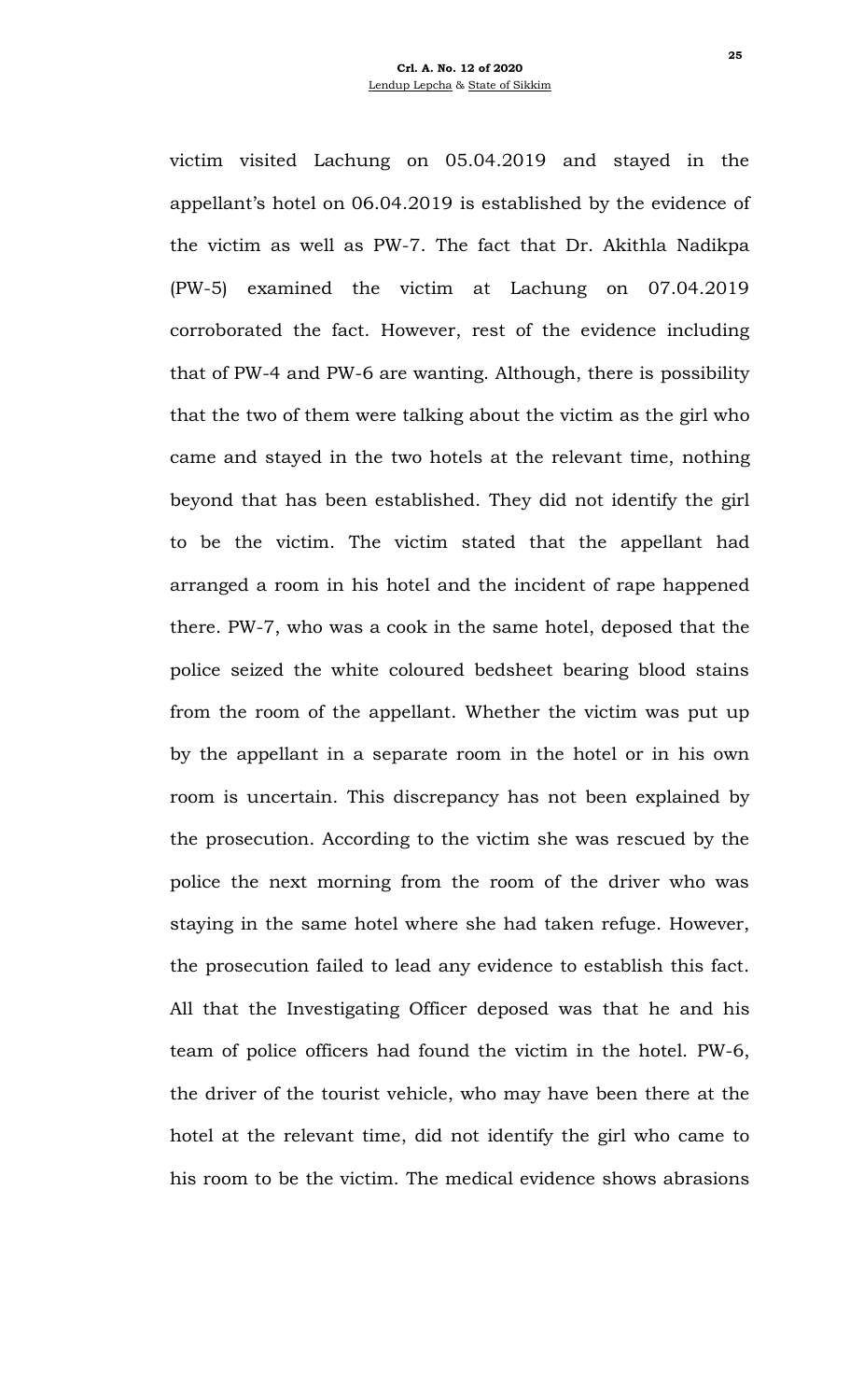in various parts of the victim"s body. However, the prosecution has failed to establish the age of these abrasions and how it was caused. From the victim"s statement there is possibility that it may have been caused when the victim alleges the appellant tried to rape her but again she did not state that the abrasions were caused because of the incidents. The victim"s admission that she had not stated about the alleged incident of rape in the forest in both her statement to the police as well as before the learned Judicial Magistrate creates uncertainty about the fact. According to the victim when the appellant attempted to commit rape on her, she ran towards the appellant's hotel and he chased her. She also deposes that she raised a hue and cry in the forest where the appellant had attempted to rape her. Yet, the victim also admits that in the hotel bedroom the appellant came with a glass of water for her, applied medicine on her wound she had sustained in the forest and offered her dinner. Significantly, the victim does not depose that when she ran back to the hotel she tried to raise hue and cry and alarm the inmates. Evidently she did not talk about it to the first and the only person she met in the hotel or the persons she messaged from the room of the driver. These discrepancies are glaring. There is not even an attempt on the part of the prosecution to explain them. According to PW-6, when a girl entered his room and locked it from inside, he asked her what happened but she did not reply. Similarly, the evidence of PW-7 who worked in the same hotel in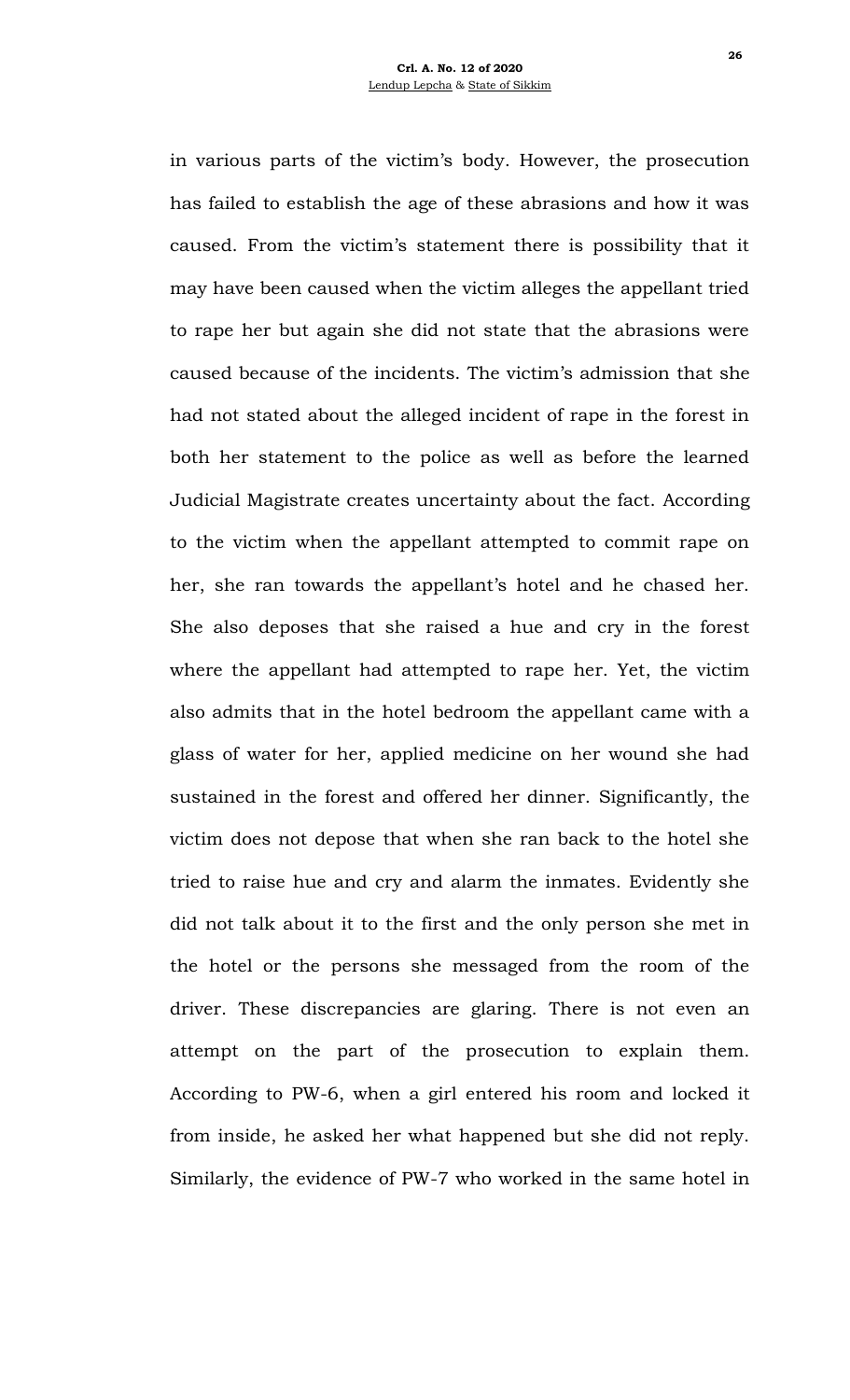which the appellant was employed and was also present during the relevant time does not take the prosecution case further. According to him, on 06.04.2019 after the victim returned with the appellant at around 7:30 p.m., the appellant helped him to attend to the hotel guests till 9 p.m. after which he retired for the night. Strangely, his evidence does not suggest anything extraordinary happening the night of the alleged incident. Although, the Investigating Officer did preserve the undergarments of both the victim and the appellant; vaginal wash and vaginal swab of the victim; urethral swab of the appellant and their respective blood samples and pubic hair, the forensic examination by PW-9 did not yield any positive result to suggest sexual intercourse. There was blood found in the victim's panty, however, it could not be pinpointed to the victim or the appellant and further there is evidence to show that there was abrasion on her buttocks which could have also led to the bleeding. As noted above, how the victim sustained the injuries remain unexplained. The prosecution has failed to establish that the abrasions were caused by the acts of the appellant.

*33.* In *Rai Sandeep vs. State (NCT of Delhi)*<sup>8</sup>, the Supreme Court had occasion to consider who can be said to be a "sterling witness". It held that:-

 $\overline{a}$ <sup>8</sup> (2012) 8 SCC 21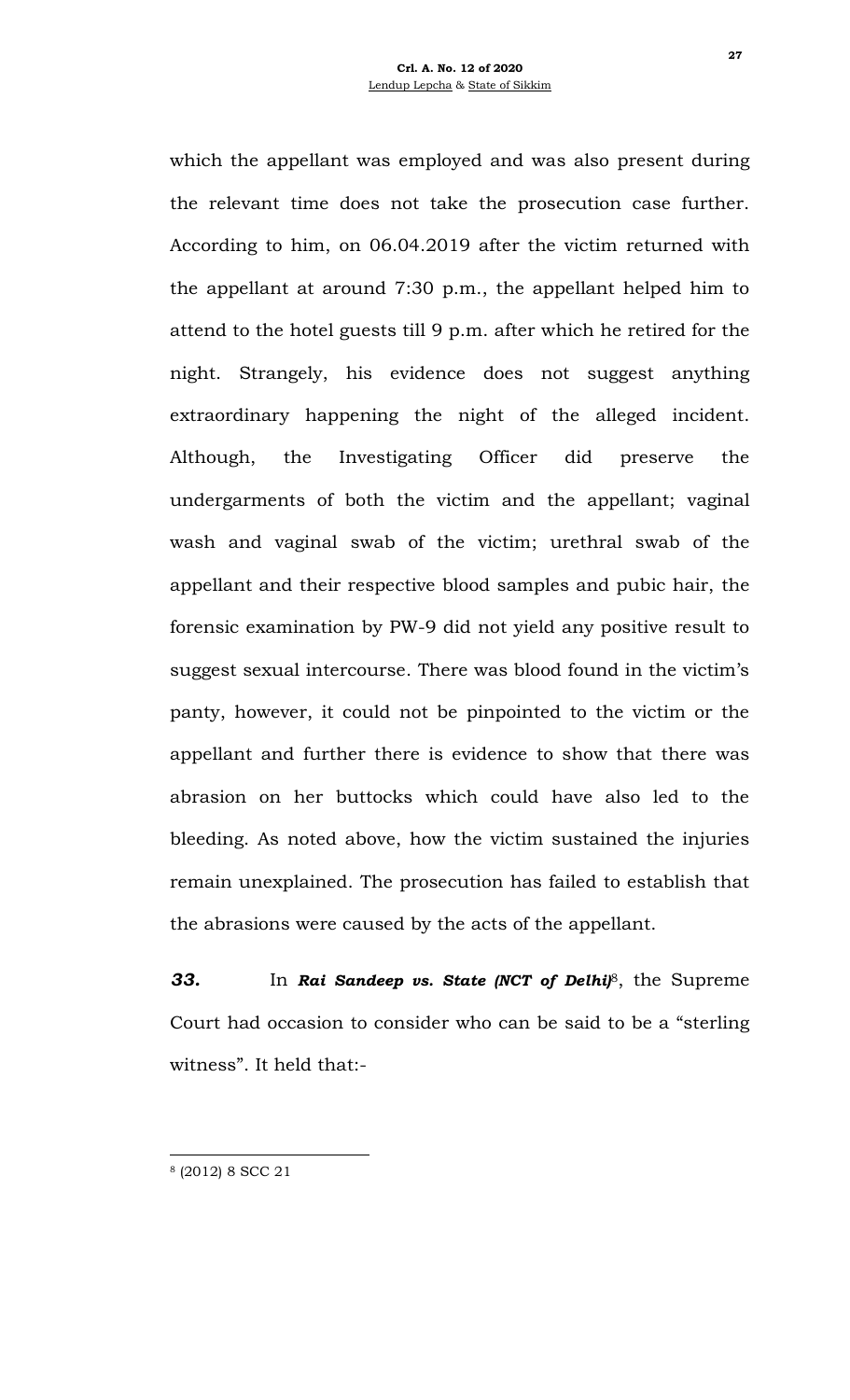"In our considered opinion, the "sterling witness" should be of a very high quality and calibre whose version should, therefore, be unassailable. The court considering the version of such witness should be in a position to accept it for its face value without any hesitation. To test the quality of such a witness, the status of the witness would be immaterial and what would be relevant is the truthfulness of the statement made by such a witness. What would be more relevant would be the consistency of the statement right from the starting point till the end, namely, at the time when the witness makes the initial statement and ultimately before the court. It should be natural and consistent with the case of the prosecution qua the accused. There should not be any prevarication in the version of such a witness. The witness should be in a position to withstand the cross-examination of any length and howsoever strenuous it may be and under no circumstance should give room for any doubt as to the factum of the occurrence, the persons involved, as well as the sequence of it. Such a version should have corelation with each and every one of other supporting material such as the recoveries made, the weapons used, the manner of offence committed, the scientific evidence and the expert opinion. The said version should consistently match with the version of every other witness. It can even be stated that it should be akin to the test applied in the case of circumstantial evidence where there should not be any missing link in the chain of circumstances to hold the accused guilty of the offence alleged against him. Only if the version of such a witness qualifies the above test as well as all other such similar tests to be applied, can it be held that such a witness can be called as a "sterling witness" whose version can be accepted by the court without any corroboration and based on which the guilty can be punished. To be more precise, the version of the said witness on the core spectrum of the crime should remain intact while all other attendant materials, namely, oral, documentary and material objects should match the said version in material particulars in order to enable the court trying the offence to rely on the core version to sieve the other supporting materials for holding the offender guilty of the charge alleged."

*34.* The records reveal that based on the victim"s version in her statement recorded under section 164 Cr.P.C. that the appellant had locked the room from inside, showed her a knife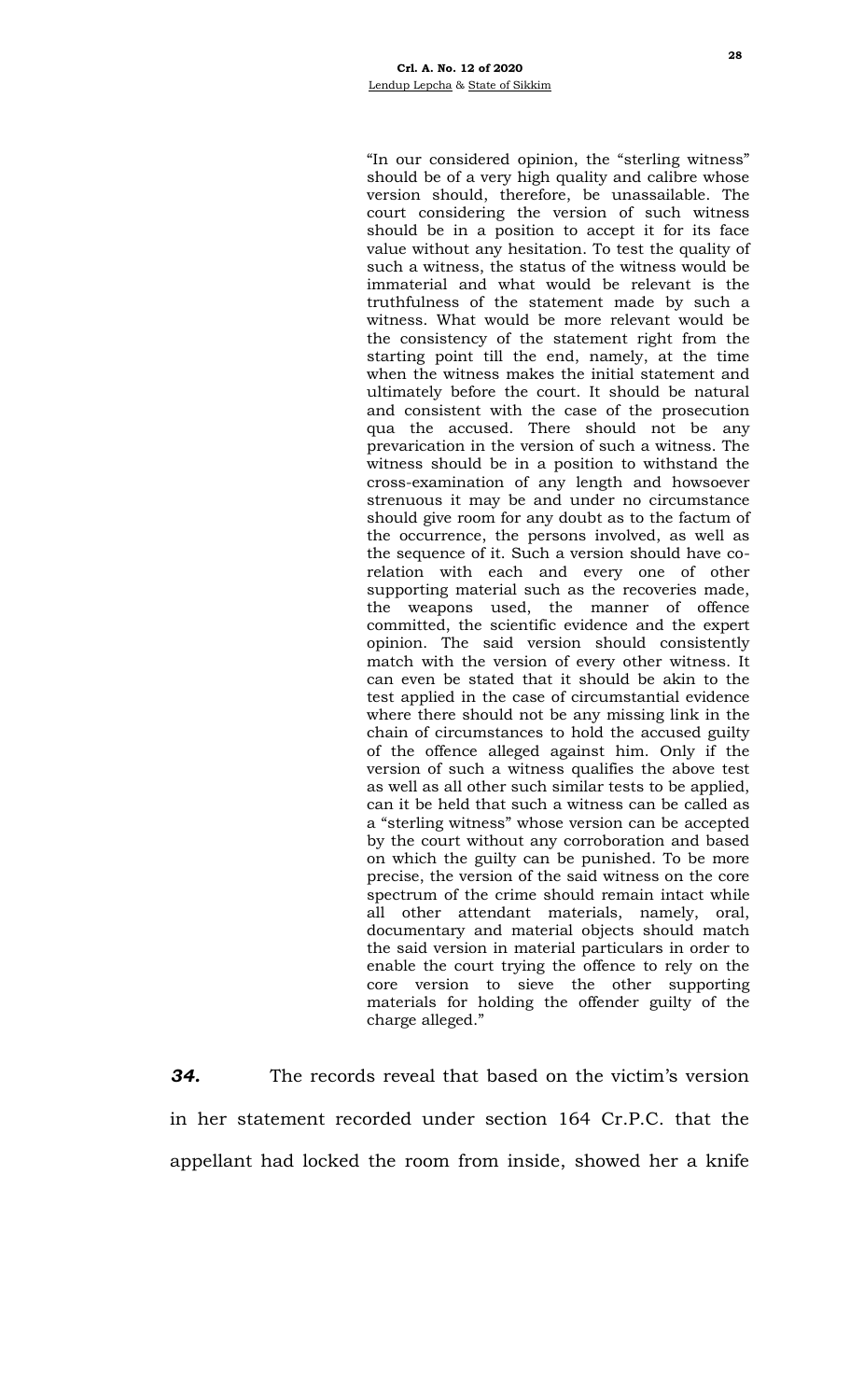and threatened her before touching her body and thereafter raping her while cupping her mouth with one of his hands, the learned Sessions Judge had framed the charge under section 506 IPC. However, the investigation could neither produce the knife nor prove the charge. The vivid details of the alleged attempt to rape by the appellant late in the night in a jungle by disrobing her would have been embedded in her memory for a long time. However, as revealed by her cross-examination, the victim had failed to mention it both to the police as well as to the learned Judicial Magistrate. Quite evidently, the victim seems to have made significant exaggerations and embellishments. The opinion of a medical expert who examined the victim immediately after the alleged incident would be of great value and significance. The unquestioned opinion of Dr. Akithla Nadikpa (P.W.5) that there was no fresh or old penetration rules out penetration which is *sine qua non* for rape to be proved. The statement of the victim, unfortunately, stands alone and does not withstand the test of sterling witness in view of these significant anomalies, material contradictions, unexplained circumstances and the variation in her versions. Further, it is also equally obvious that the investigation has been lethargic and tardy. We are, therefore, constrained to give the benefit of doubt to the appellant. The impugned judgment of conviction and order on sentence, are set aside.